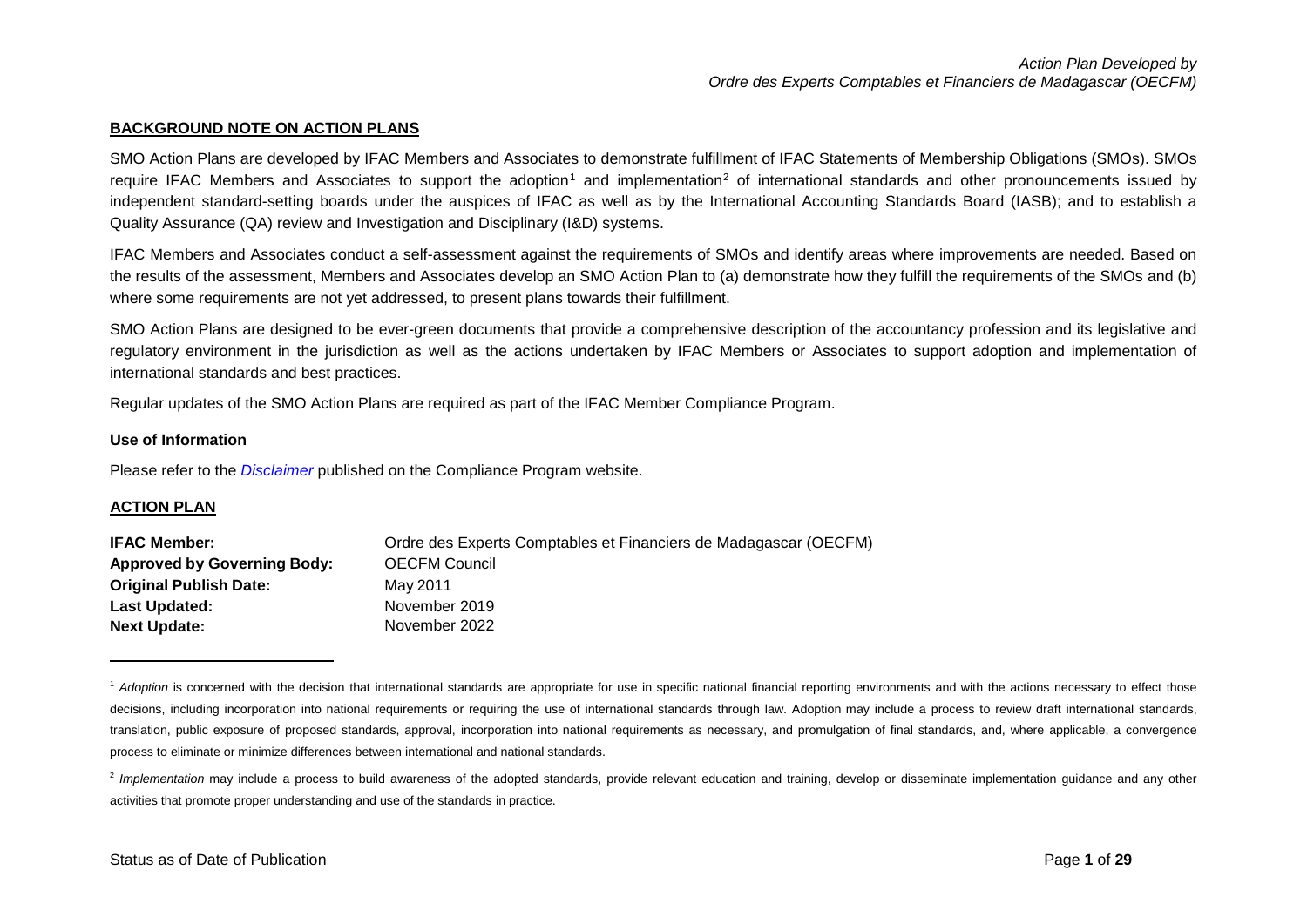# **GLOSSARY**

| <b>AFD</b>    | Agence Française de Développement                                                                                             |
|---------------|-------------------------------------------------------------------------------------------------------------------------------|
| <b>CPD</b>    | <b>Continuing Professional Development</b>                                                                                    |
| <b>CSC</b>    | Higher Council of the Accounts Department                                                                                     |
| <b>CSOEC</b>  | Conseil Supérieur de l'Ordre des Experts Comptables Français<br>Direction du Développement et des Partenariats Internationaux |
| <b>DDPI</b>   | (DDPI)                                                                                                                        |
| <b>FIDEF</b>  | Fédération International des Experts-Comptables Francophones                                                                  |
| <b>FMFP</b>   | Fonds Malgache de Formation Professionnelle                                                                                   |
| 1&D           | <b>Investigation and Disciplinary</b>                                                                                         |
| <b>IAASB</b>  | International Auditing and Assurance Standards Board                                                                          |
| <b>IAS</b>    | <b>International Accounting Standards</b>                                                                                     |
| <b>IASB</b>   | International Accounting Standards Board                                                                                      |
| <b>IES</b>    | International Education Standards                                                                                             |
| <b>IESBA</b>  | International Ethics Standards Board for Accountants                                                                          |
| <b>IFAC</b>   | International Federation of Accountants                                                                                       |
| <b>IFRS</b>   | <b>International Financial Reporting Standards</b>                                                                            |
| <b>IPSAS</b>  | <b>International Public Sector Accounting Standards</b>                                                                       |
| <b>IPSASB</b> | International Public Sector Accounting Standards Board                                                                        |
| <b>ISA</b>    | International Standard on Auditing                                                                                            |
| <b>ISQC1</b>  | International Standard on Quality Control 1                                                                                   |
| <b>OECFM</b>  | Ordre des Experts Comptables et Financiers de Madagascar                                                                      |
| <b>PCG</b>    | Plan Comptable Général                                                                                                        |
| <b>PAFA</b>   | Pan African Federation of Accountants                                                                                         |
| QA            | <b>Quality Assurance</b>                                                                                                      |
| <b>ROSC</b>   | Report on the Observance of Standards and Codes                                                                               |
| <b>SMO</b>    | <b>Statement of Membership Obligations</b>                                                                                    |
| <b>SMP</b>    | <b>Small and Medium Practices</b>                                                                                             |
| <b>XBRL</b>   | <b>Extended Reporting Business Language</b>                                                                                   |
|               |                                                                                                                               |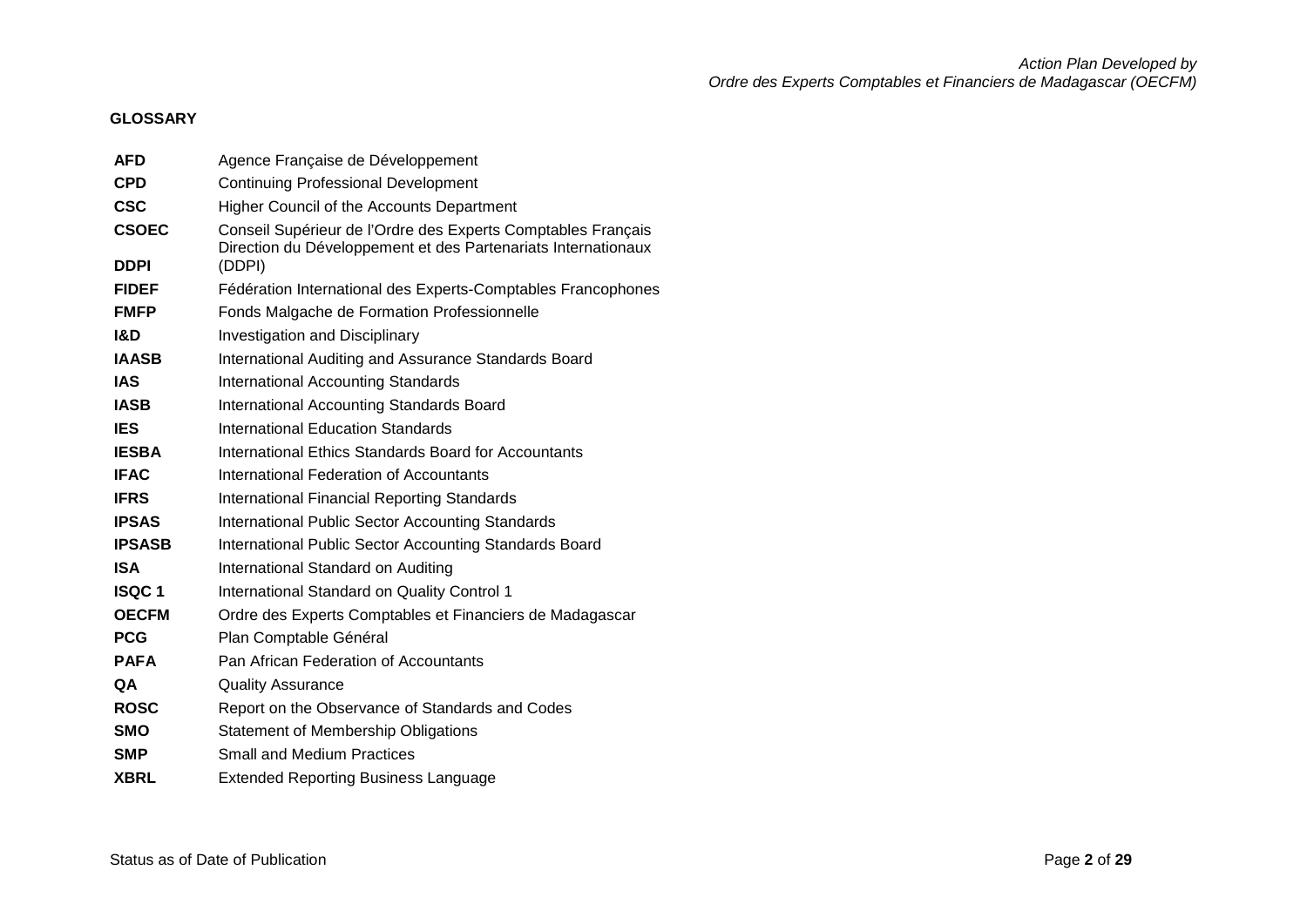## **General Actions**

| #              | <b>Start Date</b>                                                                                                                                                                                                                                                                                                                                                                                                                                                                                                                                                                                                                                                                                                                                                                                                                                | <b>Actions</b>                                                                                                                                                                                                                           | <b>Completion</b><br><b>Date</b> | <b>Responsibility</b>     | <b>Resource</b>                                                                        |  |  |  |  |  |
|----------------|--------------------------------------------------------------------------------------------------------------------------------------------------------------------------------------------------------------------------------------------------------------------------------------------------------------------------------------------------------------------------------------------------------------------------------------------------------------------------------------------------------------------------------------------------------------------------------------------------------------------------------------------------------------------------------------------------------------------------------------------------------------------------------------------------------------------------------------------------|------------------------------------------------------------------------------------------------------------------------------------------------------------------------------------------------------------------------------------------|----------------------------------|---------------------------|----------------------------------------------------------------------------------------|--|--|--|--|--|
|                | <b>Background</b>                                                                                                                                                                                                                                                                                                                                                                                                                                                                                                                                                                                                                                                                                                                                                                                                                                |                                                                                                                                                                                                                                          |                                  |                           |                                                                                        |  |  |  |  |  |
|                | The Action Plan of the OECFM was designed in 2008 with the prospect at the time of funding for its implementation by the World Bank, as a logical<br>continuation of the 2008 ROSC Accountancy & Audit assessment. According to the predictions of that time, non-permanent actions of the Plan<br>should be completed in 2014. Unfortunately, though the first Action Plan was submitted in early 2009 to the World Bank as part of the study to fund<br>the broader "ROSC Country Action Plan", a political crisis led this Institution to apply the provisions of its Operational Policy OP 7.30 ("Relations with<br>government in fact") in March 2009, which restricts the borrowing opportunities for the country.                                                                                                                         |                                                                                                                                                                                                                                          |                                  |                           |                                                                                        |  |  |  |  |  |
|                |                                                                                                                                                                                                                                                                                                                                                                                                                                                                                                                                                                                                                                                                                                                                                                                                                                                  | OECFM's actions continues to be performed through volunteering, requiring significant individual commitments while fellow volunteers working on<br>the matter have to constantly face a harsher business environment in their own firms. |                                  |                           |                                                                                        |  |  |  |  |  |
|                | Important improvements occurred, including holding many final certification exams, increase in OECFM's membership, hiring of an Executive<br>Secretary, implementation of a framework of QA system, continual strengthening of the profession through trainings and various exchanges and<br>partnerships with several other local or international organizations, among other achievements. OECFM has also strengthened its visibility and is<br>recognized as an indispensable organization with whom to collaborate on topics that affect financial information. The future will be marked by the<br>formalization of updates and improvement on procedures and guidance related to QA system, I&D within the OECFM bylaws, continuation of<br>actions, the achievement of punctual actions and their transformation into continuous actions. |                                                                                                                                                                                                                                          |                                  |                           |                                                                                        |  |  |  |  |  |
|                |                                                                                                                                                                                                                                                                                                                                                                                                                                                                                                                                                                                                                                                                                                                                                                                                                                                  | Steering committee, partnership, common matters                                                                                                                                                                                          |                                  |                           |                                                                                        |  |  |  |  |  |
|                | Continuing                                                                                                                                                                                                                                                                                                                                                                                                                                                                                                                                                                                                                                                                                                                                                                                                                                       | Ensure permanent coordination of actions and monitoring their<br>implementation                                                                                                                                                          | Continuing                       | Secrétaire<br>Exécutif    | Comité de pilotage                                                                     |  |  |  |  |  |
| 1,1            | Continuing                                                                                                                                                                                                                                                                                                                                                                                                                                                                                                                                                                                                                                                                                                                                                                                                                                       | Protect the member in compliance of the OECFM missions as<br>"Profession to Serve the Economy"                                                                                                                                           |                                  | <b>OECFM</b><br>President | <b>OECFM Council</b>                                                                   |  |  |  |  |  |
| 1,2            | 06/09/15<br>Create an organism of cooperation, mutuality and of retirement for the<br>benefit of members and their families.                                                                                                                                                                                                                                                                                                                                                                                                                                                                                                                                                                                                                                                                                                                     |                                                                                                                                                                                                                                          | September<br>2021                | <b>OECFM</b><br>President | OECFM Council /<br>Commission<br>Juridique et Fiscale /<br>Commission<br>Communication |  |  |  |  |  |
| $\overline{2}$ | Continuing                                                                                                                                                                                                                                                                                                                                                                                                                                                                                                                                                                                                                                                                                                                                                                                                                                       | Promote the partnership with local and international bodies (FIDEF,                                                                                                                                                                      | Continuing                       | Secrétaire                | <b>OECFM Council</b>                                                                   |  |  |  |  |  |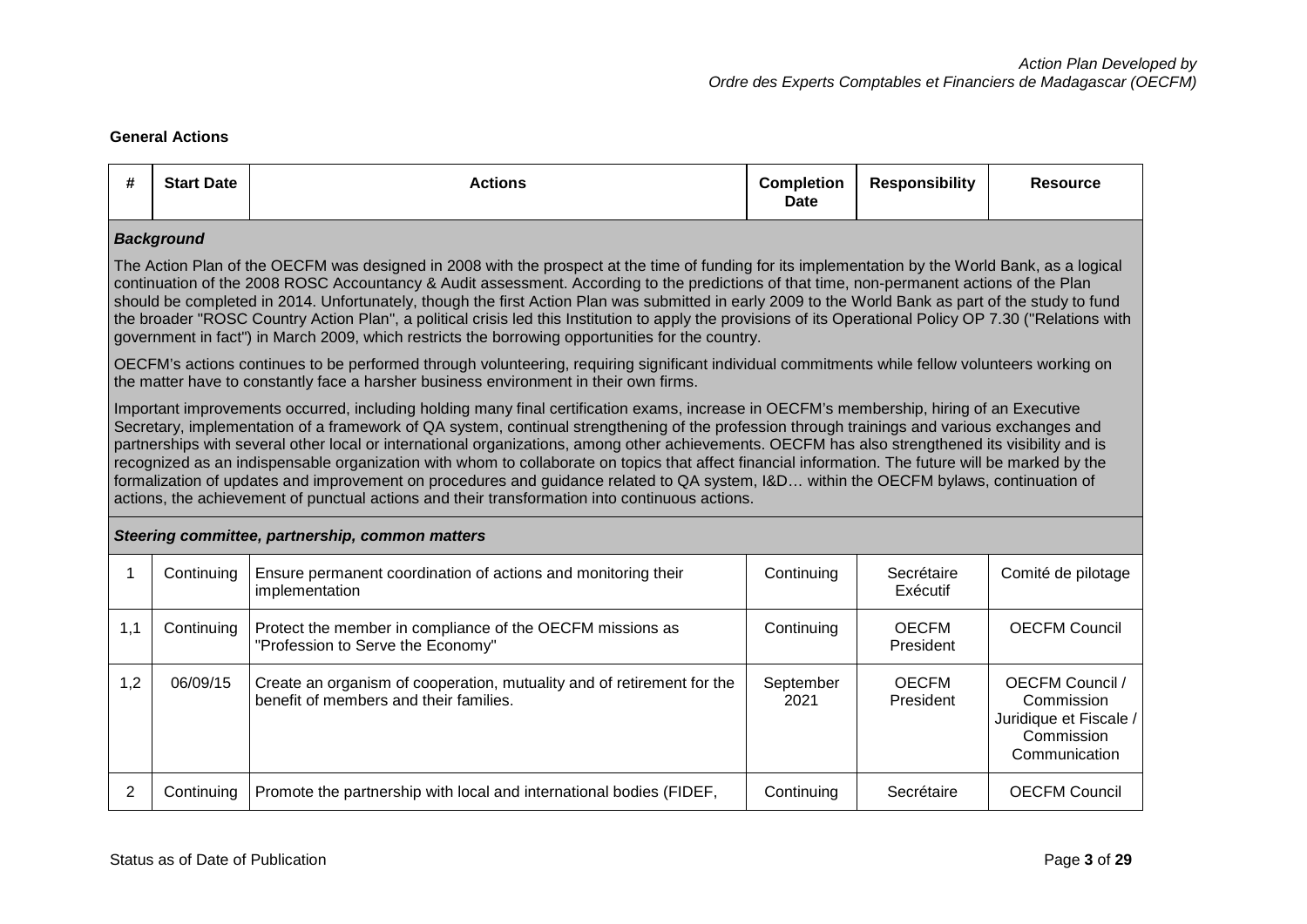| # | <b>Start Date</b> | <b>Actions</b>                                                                                                                                                                                               | <b>Completion</b><br>Date | <b>Responsibility</b>     | <b>Resource</b>                                                                                          |
|---|-------------------|--------------------------------------------------------------------------------------------------------------------------------------------------------------------------------------------------------------|---------------------------|---------------------------|----------------------------------------------------------------------------------------------------------|
|   |                   | PAFA, ) to strengthen the accounting profession                                                                                                                                                              |                           | Executif                  |                                                                                                          |
| 3 | Continuing        | Ensure a continuous updating of the website OECFM.                                                                                                                                                           | Continuing                | Secrétaire<br>Exécutif    | Commission<br>Communication                                                                              |
| 4 | Continuing        | Annually update the "Tableau de l'Ordre" (The Body Chart)                                                                                                                                                    | Continuing                | Secrétaire<br>Executif    | Commission<br>Tableaux et<br>Professions - SMO<br>6 Working Group                                        |
| 5 | 01/07/15          | Update the By-Laws ("Règlements internes")                                                                                                                                                                   | <b>Juin 2020</b>          | <b>OECFM</b><br>Président | Commission<br>Juridique & Fiscale                                                                        |
| 6 | Continuing        | Improve the visibility of the Body to the public                                                                                                                                                             | Continuing                | Secrétaire<br>Exécutif    | Commission<br>communication                                                                              |
| 7 | Continuing        | Maintain the involvement of OECFM within activities related to<br>business law reform, tax code update, anti-money laundering<br>regulations.                                                                | Continuing                | Secrétaire<br>Exécutif    | Commission<br>Juridique & Fiscale                                                                        |
| 8 | Continuing        | Maintain the fight against the illegal practice of the profession. Launch<br>and follow-up media actions as well as procedures in Court of pursuits<br>against people in illegal practice of the Profession. | Continuing                | Secrétaire<br>Exécutif    | Commission<br>Tableaux et<br>Professions - SMO<br>6 Working Group -<br>Commission<br>Juridique & Fiscale |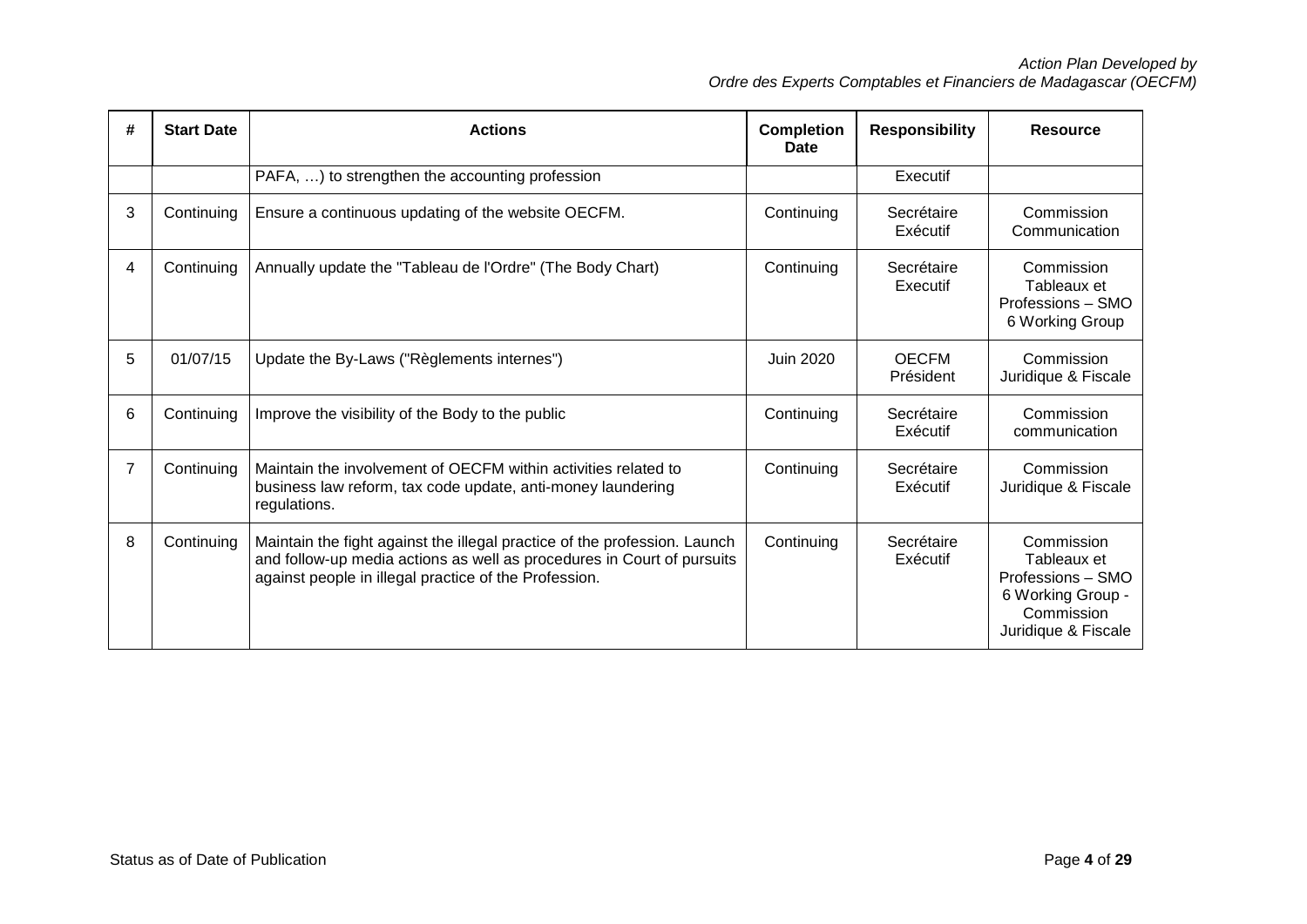## **Action Plan Subject:** SMO 1 - Quality Assurance<br>**Action Plan Objective:** Develop and implement a q **Action Plan Objective:** Develop and implement a quality assurance review program on the basis of the requirements set out in SMO 1 and set requirement for firms to establish and maintain quality control in accordance with ISQC 1 requirements

| #              | <b>Start Date</b>                                                                                                                                                                                                                                                                                                                                                                                                                                                                                                            | <b>Actions</b>                                                                                                                                                                                                                                                     | <b>Completion</b><br><b>Date</b> | <b>Responsibility</b>                           | <b>Resource</b>             |  |  |  |  |  |
|----------------|------------------------------------------------------------------------------------------------------------------------------------------------------------------------------------------------------------------------------------------------------------------------------------------------------------------------------------------------------------------------------------------------------------------------------------------------------------------------------------------------------------------------------|--------------------------------------------------------------------------------------------------------------------------------------------------------------------------------------------------------------------------------------------------------------------|----------------------------------|-------------------------------------------------|-----------------------------|--|--|--|--|--|
|                | <b>Background</b>                                                                                                                                                                                                                                                                                                                                                                                                                                                                                                            |                                                                                                                                                                                                                                                                    |                                  |                                                 |                             |  |  |  |  |  |
|                |                                                                                                                                                                                                                                                                                                                                                                                                                                                                                                                              | In accordance with Article 70 of Ordinance No. 92-047 of November 5, 1992 (and subsequent amendments), OECFM is responsible for the<br>establishment of a QA review system.                                                                                        |                                  |                                                 |                             |  |  |  |  |  |
|                | OECFM has been able to pursue its actions related to QA implementation through funding from European Union via the entity PROCOM. Members<br>have then benefited from trainings on ISQC1 and external quality control in December 2017, January 2018 and June 2018 from the PAOs in France. 13<br>firms have been subject of a first quality control in February 2018 and June 2018. Another 13 members will undergo reviews in Q4 2019 and the first<br>cycle is anticipated to be completed by 2021 for all OECFM members. |                                                                                                                                                                                                                                                                    |                                  |                                                 |                             |  |  |  |  |  |
|                |                                                                                                                                                                                                                                                                                                                                                                                                                                                                                                                              | The organization has now 13 confirmed quality controllers but a challenge is to recruit more volunteers to conduct the reviews.                                                                                                                                    |                                  |                                                 |                             |  |  |  |  |  |
|                |                                                                                                                                                                                                                                                                                                                                                                                                                                                                                                                              | Specific procedures related to QA are ongoing to be formalized, adopted by the Council and included within bylaws.                                                                                                                                                 |                                  |                                                 |                             |  |  |  |  |  |
|                | <b>Implementation of ISQC 1</b>                                                                                                                                                                                                                                                                                                                                                                                                                                                                                              |                                                                                                                                                                                                                                                                    |                                  |                                                 |                             |  |  |  |  |  |
| 1              | 31/08/13                                                                                                                                                                                                                                                                                                                                                                                                                                                                                                                     | Establish a working group "SMO 1 - Quality Control"                                                                                                                                                                                                                | 31/12/15                         | <b>OECFM Technical</b><br>Vice President        | Commission<br><b>Normes</b> |  |  |  |  |  |
| 1.1            |                                                                                                                                                                                                                                                                                                                                                                                                                                                                                                                              | Continuing   Maintain and continue the planned actions of "SMO1- Working group"                                                                                                                                                                                    | Continuing                       | <b>OECFM Technical</b><br><b>Vice President</b> | Commission<br><b>Normes</b> |  |  |  |  |  |
| $\overline{2}$ | Continuing                                                                                                                                                                                                                                                                                                                                                                                                                                                                                                                   | Raise members' awareness of the external Quality Control (seminar<br>animated by a specialized trainer, circular).                                                                                                                                                 | Annually                         | Secrétaire Exécutif                             | SMO 1 - Working<br>Group    |  |  |  |  |  |
|                |                                                                                                                                                                                                                                                                                                                                                                                                                                                                                                                              | Training/seminar organized before Annual General Assembly each year.<br>For example, on 28 June 2019, during the Annual General Assembly, with<br>the circular, the commission standards remained the basics related to ISA<br>300 Planification and ISA 240 Fraud |                                  |                                                 |                             |  |  |  |  |  |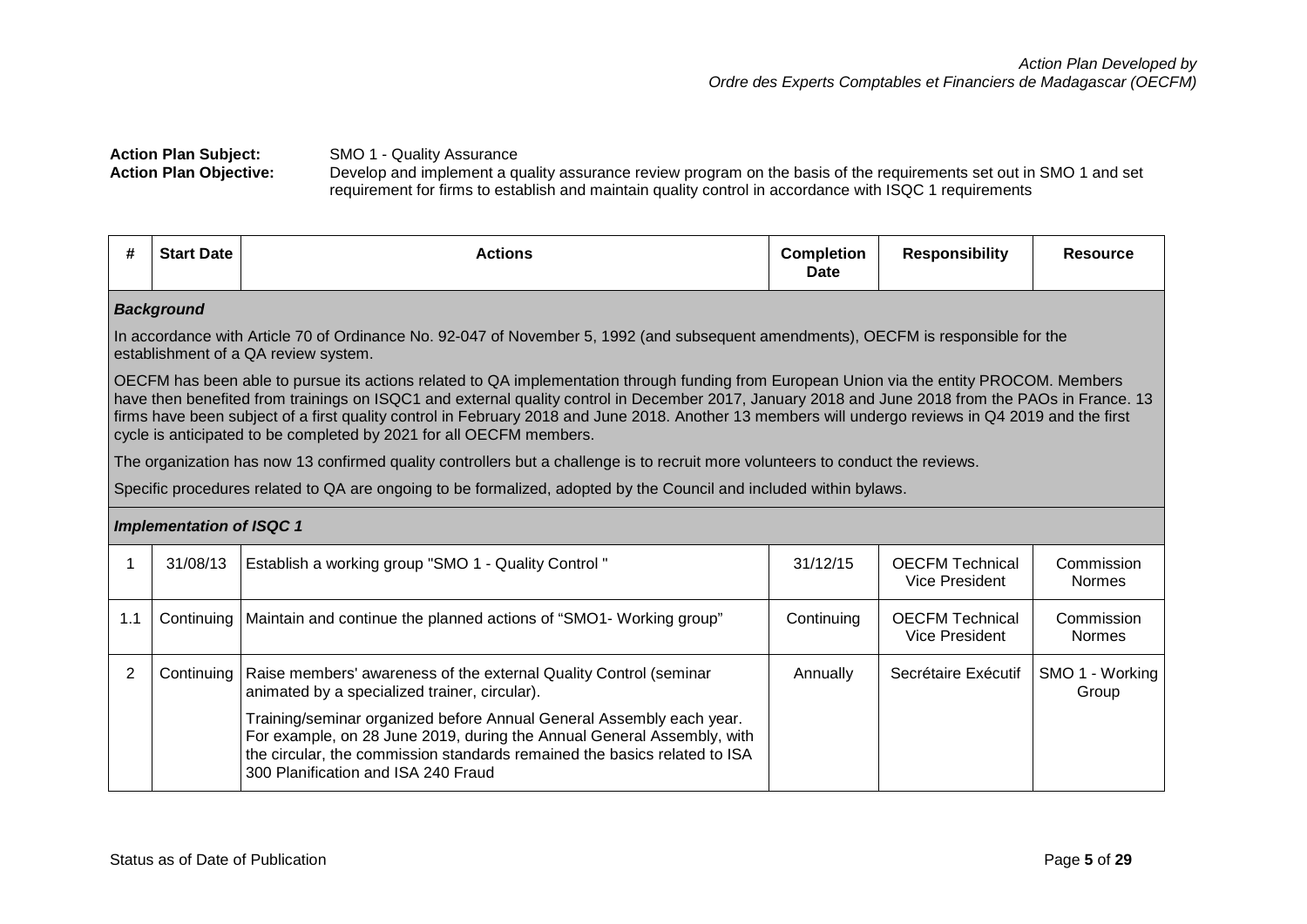| #              | <b>Start Date</b> | <b>Actions</b>                                                                                                                                                                                                                                                                                                                                                                                                                                              | <b>Completion</b><br>Date | <b>Responsibility</b>                                                  | <b>Resource</b>                                                    |
|----------------|-------------------|-------------------------------------------------------------------------------------------------------------------------------------------------------------------------------------------------------------------------------------------------------------------------------------------------------------------------------------------------------------------------------------------------------------------------------------------------------------|---------------------------|------------------------------------------------------------------------|--------------------------------------------------------------------|
| 3              | Continuing        | Disseminate to OECFM members updated IFAC standards by way of a<br>"toolbox" or / and continuous update of the website and periodical circular.                                                                                                                                                                                                                                                                                                             | Continuing                | Secrétaire Exécutif                                                    | SMO 1 - Working<br>Group                                           |
| 4              | Continuing        | Maintain a "Cellule de Veille" monitoring group with the tasks of (i)<br>collecting feedback on the difficulties encountered by members in the<br>practical application of ISQC1 in their practice, (ii) issuing advice notices,<br>(iii) initiating training seminars                                                                                                                                                                                      | Continuing                | Secrétaire Exécutif                                                    | Conseil de<br>l'Ordre et SMO 1<br>- Working Group                  |
|                |                   | <b>Implementation of a System of Quality Assurance</b>                                                                                                                                                                                                                                                                                                                                                                                                      |                           |                                                                        |                                                                    |
| 5              | 01/11/13          | Call volunteers to pilot test the draft QA system (including QA guidance)<br>with the assistance of audit firms accustomed to this type of review (each<br>volunteer playing in turn the function of controller and of controlee but the<br>controller of a practice having to be controlled only by another practice of<br>the panel it does not control). Training of the volunteers conducting the<br>External Quality Control will be given beforehand. | 12/12/14                  | <b>OECFM Technical</b><br>Vice President                               | SMO 1 - Working<br>Group                                           |
| 6              | 01/08/14          | Finalize and test, with the 10 volunteer cabinets, a draft system of QA<br>according to SMO 1 requirements "a-g" based on the results of action #5<br>above. This system (System of External Quality Control) will include a<br>procedure of nomination of reviewers and a procedure of updating.                                                                                                                                                           | 22/06/18                  | Secrétaire Exécutif<br><b>OECFM Technical</b><br><b>Vice President</b> | SMO 1 - Working<br>Group                                           |
| 6,1            | 01/01/17          | Render mandatory to all members, the compliant SMO 1 "a-g" QA system<br>and update accordingly bylaws.<br>13 firms have been subject of a first quality control in February 2018 and<br>June 2018. Another 13 members will undergo reviews planned in Q4 2019.<br>and the first cycle is anticipated to be completed by 2021 for all OECFM<br>members.                                                                                                      | 2021                      | <b>OECFM Président</b>                                                 | SMO 1 - Working<br>Group &<br>Commission<br>Juridique &<br>Fiscale |
| $\overline{7}$ | Continuing        | Regularly raise the members' awareness of the positive effect of the<br>System of External Quality control through information meetings that will<br>include testimony from those who experienced this system. The goal is to<br>lead them to name the firms that would ensure their fellow External Quality<br>Controller                                                                                                                                  | Continuing                | <b>OECFM Président</b>                                                 | SMO 1 - Working<br>Group & SMO 2 -<br><b>Working Group</b>         |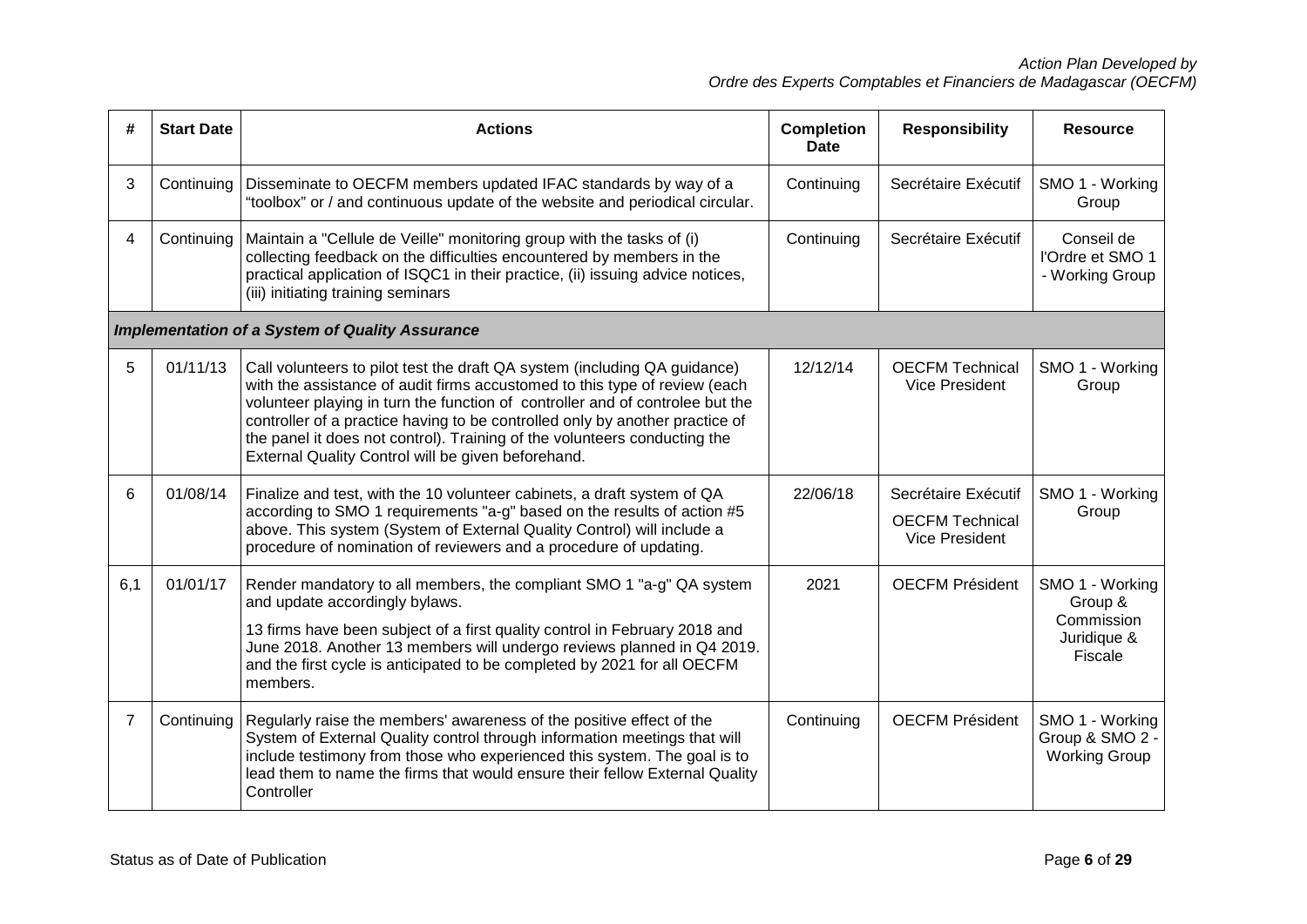| #                                               | <b>Start Date</b>                    | <b>Actions</b>                                                                                                                                                                                                                                                                         | <b>Completion</b><br>Date | <b>Responsibility</b> | <b>Resource</b>      |  |  |  |
|-------------------------------------------------|--------------------------------------|----------------------------------------------------------------------------------------------------------------------------------------------------------------------------------------------------------------------------------------------------------------------------------------|---------------------------|-----------------------|----------------------|--|--|--|
|                                                 | <b>Maintaining Ongoing Processes</b> |                                                                                                                                                                                                                                                                                        |                           |                       |                      |  |  |  |
| 8                                               |                                      | Continuing   Continue to establish and maintain Action Plans to ensure the System of<br>External Quality Control incorporates all the requirements of SMO 1. This<br>includes review of the implementation of the Action Plan to date and<br>preparation of the Action Plan for future | Continuing                | Secrétaire Executif   | <b>OECFM Council</b> |  |  |  |
| <b>Review of OECFM's Compliance Information</b> |                                      |                                                                                                                                                                                                                                                                                        |                           |                       |                      |  |  |  |
| -9                                              |                                      | Continuing Perform periodic review and update sections relevant to SMO 1 as<br>necessary.                                                                                                                                                                                              | Continuing                | Secrétaire Executif   | <b>OECFM Council</b> |  |  |  |

## **Main Requirements of SMO 1**

| <b>Requirements</b>                                                                                                        | Υ | N | <b>Partially</b> | <b>Comments</b>                                                                                                               |
|----------------------------------------------------------------------------------------------------------------------------|---|---|------------------|-------------------------------------------------------------------------------------------------------------------------------|
| Scope of the system<br>At a minimum, mandatory QA reviews are<br>1.<br>required for all audits of financial<br>statements. | X |   |                  | The responses to all questions related to SMO 1 are based on<br>the quality control performed in February 2018 and June 2018. |
| <b>Quality Control Standards and Other Quality</b><br><b>Control Guidance</b>                                              | X |   |                  |                                                                                                                               |
| Firms are required to implement a system<br>2.<br>of quality control in accordance with the<br>quality control standards.  |   |   |                  |                                                                                                                               |
| Most up to date versions of ISQC 1 and<br>3.<br>other relevant ISAs are adopted as the                                     | X |   |                  |                                                                                                                               |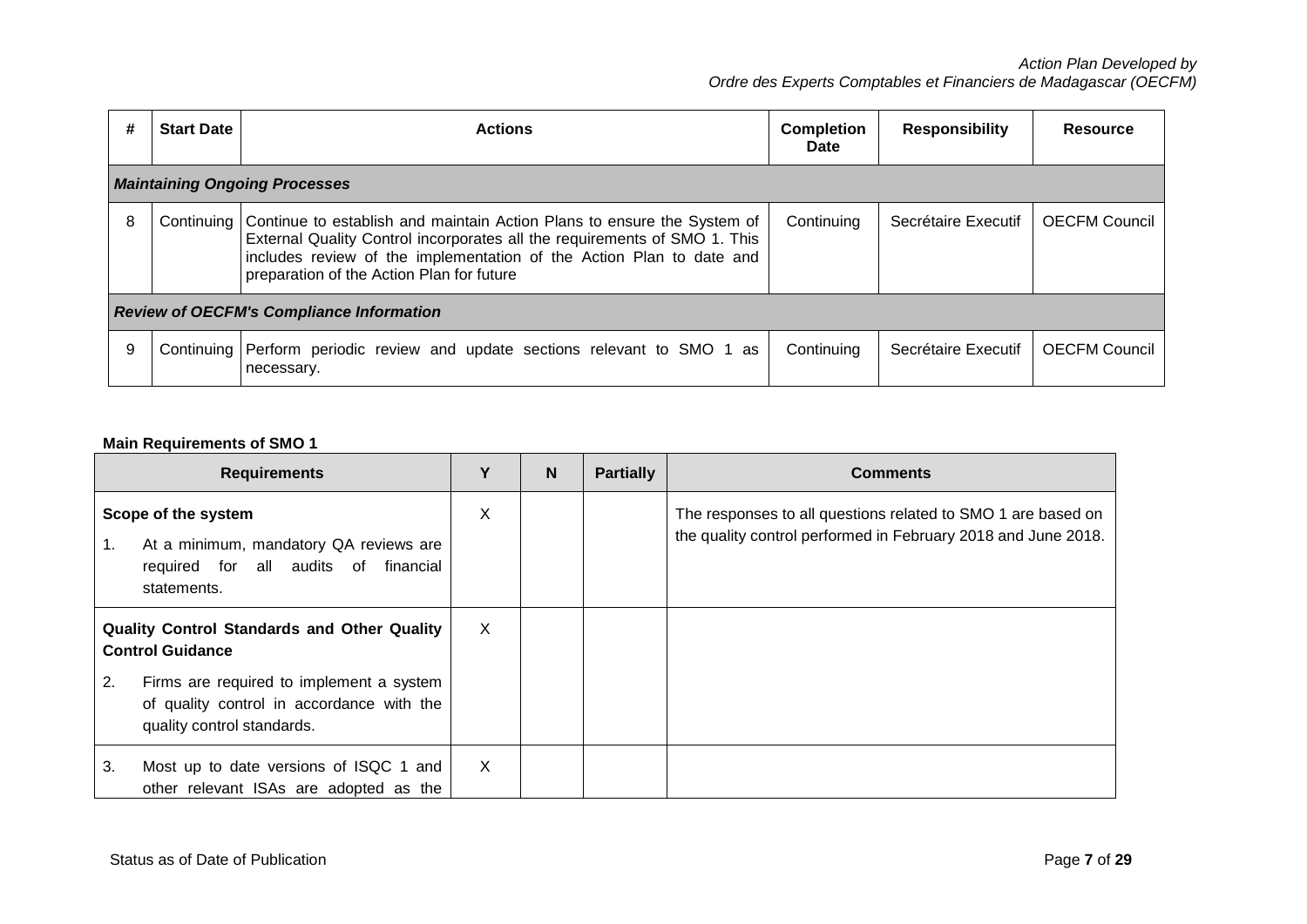| <b>Requirements</b> |                                                                                                                                                                                                  | Y            | N | <b>Partially</b> | <b>Comments</b>                                                                                                                                                                                                                                                                                                                                                                                                                                                                                   |
|---------------------|--------------------------------------------------------------------------------------------------------------------------------------------------------------------------------------------------|--------------|---|------------------|---------------------------------------------------------------------------------------------------------------------------------------------------------------------------------------------------------------------------------------------------------------------------------------------------------------------------------------------------------------------------------------------------------------------------------------------------------------------------------------------------|
|                     | quality control standards.                                                                                                                                                                       |              |   |                  |                                                                                                                                                                                                                                                                                                                                                                                                                                                                                                   |
| $\overline{4}$ .    | Member<br>Body<br>assists<br>firms<br>in.<br>understanding the<br>objectives of quality<br>implementing<br>control<br>and<br>in<br>and<br>maintaining appropriate systems of quality<br>control. | $\mathsf{X}$ |   |                  |                                                                                                                                                                                                                                                                                                                                                                                                                                                                                                   |
| 5.                  | <b>Review cycle</b><br>A cycle-based, risk-based, or a mixed<br>approach for selecting firms for QA review<br>is used.                                                                           |              |   | $\mathsf{X}$     | The adopted approach of selection which is a mixed approach<br>is ongoing to be formalized.<br>QA reviews were launched in 2018 with support of French<br>profession and at same time, the World Bank conducted QA<br>reviews in some firms that were selected as part of the World<br>Bank funding. As such, 2 systems then existed and firms that<br>underwent reviews from the World Bank are requesting more<br>time to implement necessary changes prior to undergoing a<br>review by OECFM. |
| 6.                  | For cycle-based approach, quality control<br>reviews are required to take place at least<br>every six years (and every three years for<br>audits of public interest entities).                   |              |   | X                |                                                                                                                                                                                                                                                                                                                                                                                                                                                                                                   |
| 7.                  | <b>QA Review Team</b><br>Independence of the QA Team is assessed<br>and documented.                                                                                                              | $\sf X$      |   |                  | Recruitment of QA reviewers (which is done on a voluntarily<br>basis and unpaid) is a challenge                                                                                                                                                                                                                                                                                                                                                                                                   |
| 8.                  | QA Team possesses appropriate levels of<br>expertise.                                                                                                                                            | X            |   |                  |                                                                                                                                                                                                                                                                                                                                                                                                                                                                                                   |
|                     | <b>Reporting</b>                                                                                                                                                                                 |              |   |                  |                                                                                                                                                                                                                                                                                                                                                                                                                                                                                                   |
| 9.                  | Documentation of evidence supporting the                                                                                                                                                         | Χ            |   |                  |                                                                                                                                                                                                                                                                                                                                                                                                                                                                                                   |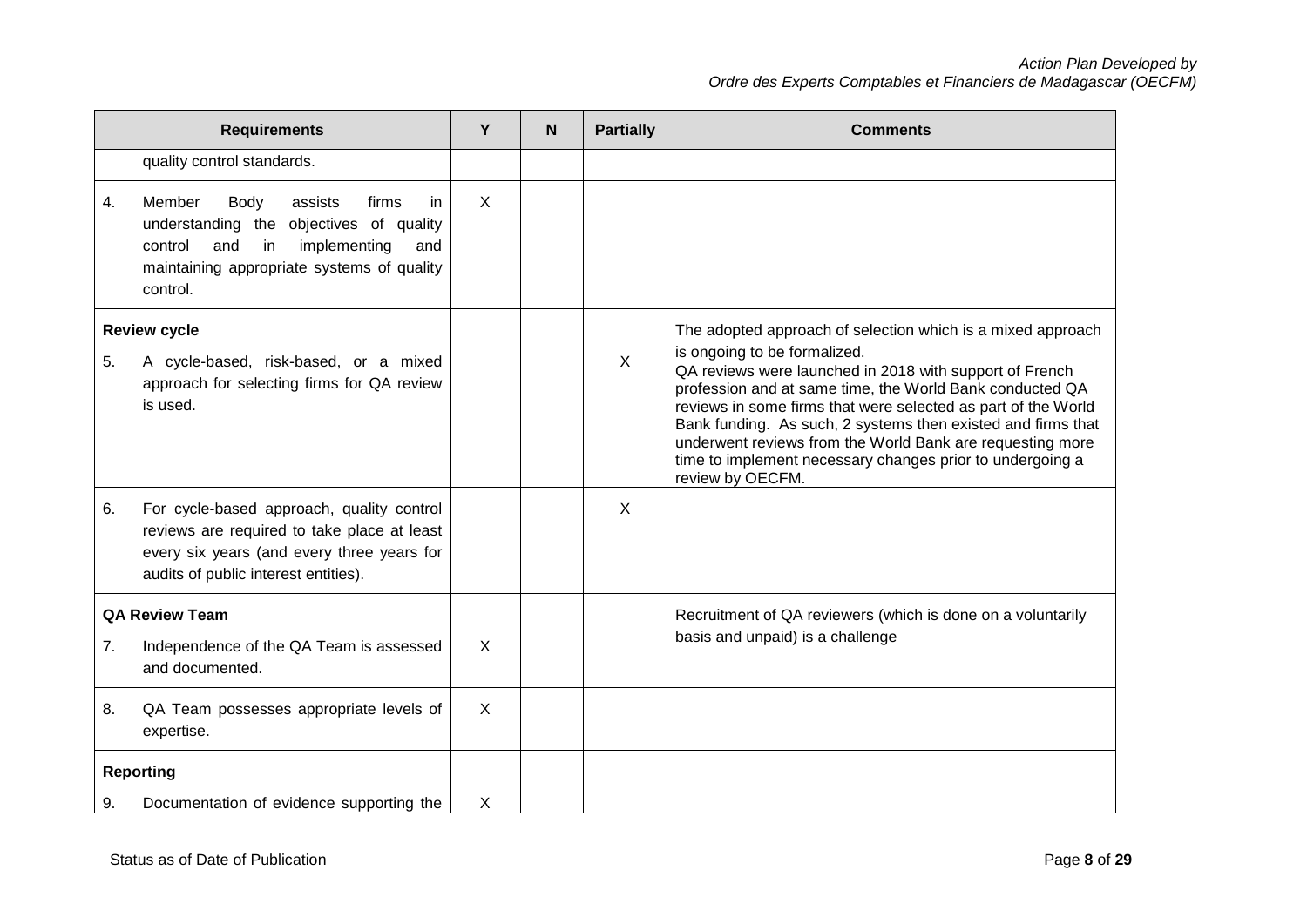|                                                                                                                                                     | <b>Requirements</b>                                                                                                                                           | Y | <b>N</b> | <b>Partially</b> | <b>Comments</b>                                                                                                                                                                                                                                                                                                                                                                                   |
|-----------------------------------------------------------------------------------------------------------------------------------------------------|---------------------------------------------------------------------------------------------------------------------------------------------------------------|---|----------|------------------|---------------------------------------------------------------------------------------------------------------------------------------------------------------------------------------------------------------------------------------------------------------------------------------------------------------------------------------------------------------------------------------------------|
|                                                                                                                                                     | quality control review report is required.                                                                                                                    |   |          |                  |                                                                                                                                                                                                                                                                                                                                                                                                   |
| 10.                                                                                                                                                 | A written report is issued upon conclusion<br>of the QA review and provided to the<br>firm/partner reviewed.                                                  | X |          |                  |                                                                                                                                                                                                                                                                                                                                                                                                   |
|                                                                                                                                                     | <b>Corrective and disciplinary actions</b>                                                                                                                    |   |          |                  |                                                                                                                                                                                                                                                                                                                                                                                                   |
| 11.                                                                                                                                                 | Reviewed firms/partners are required to<br>adjustments<br>timely<br>make<br>to<br>meet<br>recommendations from the review report.                             | X |          |                  |                                                                                                                                                                                                                                                                                                                                                                                                   |
|                                                                                                                                                     | 12. QA review system is linked to the<br>Investigation and Discipline system.                                                                                 |   |          | $\times$         |                                                                                                                                                                                                                                                                                                                                                                                                   |
|                                                                                                                                                     | <b>Consideration of Public Oversight</b>                                                                                                                      |   |          |                  |                                                                                                                                                                                                                                                                                                                                                                                                   |
| 13.                                                                                                                                                 | The body responsible for QA reviews<br>cooperates with its oversight body and<br>shares information on the functioning of the<br>QA review system, as needed. |   |          |                  | Not Applicable - audit oversight body does not exist.<br>However, a new law 2018-043 related to anti-money<br>laundering<br>and terrorism (article<br>31)<br>stipulates<br>the<br>implementation and the nominating by the Government, a<br>monitoring and control authority to the "EPNFD (entreprise et<br>profession non financière désignée)" that the Chartered<br>accountants are included. |
| Regular review of implementation and<br>effectiveness<br>Regular reviews of implementation and<br>14.<br>effectiveness of the system are performed. |                                                                                                                                                               |   |          | X                |                                                                                                                                                                                                                                                                                                                                                                                                   |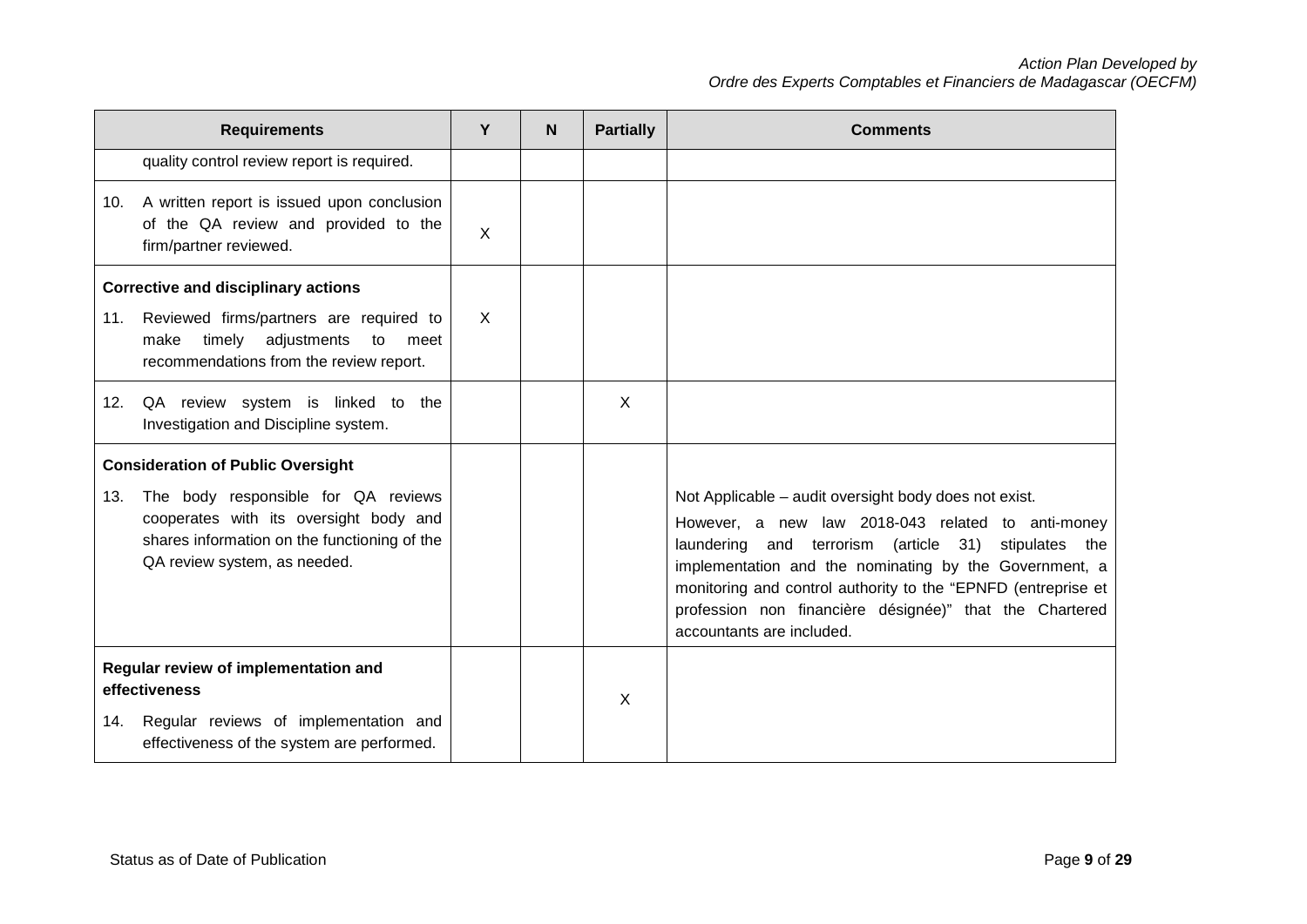## **Action Plan Subject:** SMO 2 - International Education Standards **Action Plan Objective:** Ensure that OECFM's professional accountancy education program is regularly reviewed and updated to include courses on new and revised international standards and that it incorporates all elements required by the International Education Standards

|  | #<br>π | Date<br>$C+$ | Actions | <b>Completion</b><br>Date | esponsibility | desource o |
|--|--------|--------------|---------|---------------------------|---------------|------------|
|--|--------|--------------|---------|---------------------------|---------------|------------|

#### *Background*

The basic text relating to training and quality assurance is Article 70 of Ordinance No. 92-047. This basic text is supplemented subsequently by: - Decree 92 960 Article 24 on the access to the profession curriculum.

- Training rule

- The Code of Ethics.

The update of this curriculum to make it compliant with the standards IES is in draft texts awaiting publication by the public authority. The institute has prepared a law that would be the CPA programming as carried out by the French PAOs (with changes necessary for the Madagascar context) mandatory for CPA candidates. The government received this proposal in 1998 but it continues to await approval. Every year the OECFM must request an exception when granting the CPA degree. As such, the OECFM works to apply the IES but are legally constrained.

The OECFM organizes professional training seminars for its members. Professional accountants are required to maintain their technical skills and to keep the level of current practices to maintain the quality of their services.

Current initial professional development (IPD) and continuing professional development (CPD) requirements for professional accountants are outlined in Decree No.92-960 of November 11, 1992. [IPD requirements](http://www.oecfm.mg/fr/node/152) stipulate that candidates for the title of "Expert comptable et financier" (Chartered Accountant) must hold a diploma from an OECFM-accredited higher education institution; complete an entrance exam on accounting, law, taxation, audit, and management; complete a three years' practical experience with an OECFM-member accounting or auditing firm; complete a written final exam on audit; and then present and defend a final thesis and dissertation. By law, only 20 new CPAs are admitted to OECFM each year.

In accordance with the Decree, OECFM determines education and experience requirements subject to approval by the Ministry of Education. At that time, Universities and the National Institute of Accounting Sciences and Business Administration delivered the IPD programs.

OECFM has initiated various processes to facilitate convergence with IES at the national level. For example, after finding that some education providers were not meeting high-quality benchmarks, the OECFM begun an accreditation process for universities and educational institutions such that only individuals with a diploma—a prerequisite to begin an internship—from accredited institutions will be permitted to sit for the entrance exam to become a student at OECFM. OECFM, the training commission, calls for interest and proposal to the education institution to begin the accreditation process. The training commission always referred to the reference program in 2008 to control and evaluate the institutions the following subject: the accreditation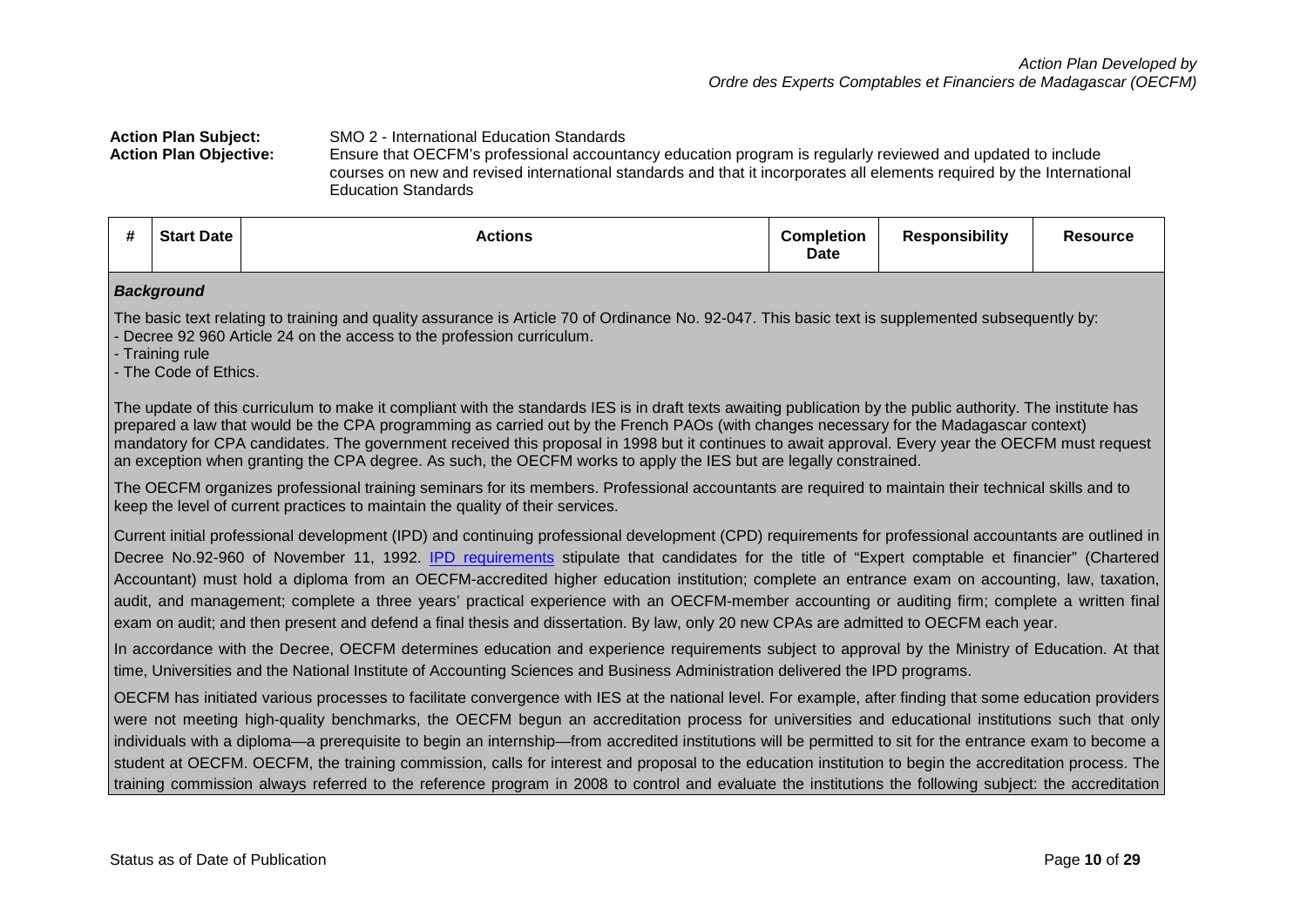| #  | <b>Start Date</b>                                                                                                                                                                                                                                                                                                                                                                                                                                                                                                                                                                                                                                                                                                              | <b>Actions</b>                                                                                                                                                                                                                                                     | <b>Completion</b><br><b>Date</b> | <b>Responsibility</b>                         | <b>Resource</b>                                  |  |  |  |  |
|----|--------------------------------------------------------------------------------------------------------------------------------------------------------------------------------------------------------------------------------------------------------------------------------------------------------------------------------------------------------------------------------------------------------------------------------------------------------------------------------------------------------------------------------------------------------------------------------------------------------------------------------------------------------------------------------------------------------------------------------|--------------------------------------------------------------------------------------------------------------------------------------------------------------------------------------------------------------------------------------------------------------------|----------------------------------|-----------------------------------------------|--------------------------------------------------|--|--|--|--|
|    | delivered by the government; numbers of hours trained (in audit, accounting, laws, English language, ), the quality of the trainer or professor; the<br>details of cursus The Madagascar reference program was established in compliance with SMO2. As of October 2018, the OECFM has accredited five<br>higher education institutions.                                                                                                                                                                                                                                                                                                                                                                                        |                                                                                                                                                                                                                                                                    |                                  |                                               |                                                  |  |  |  |  |
|    | IPD requirements also stipulate a professional internship of three years in a member accounting or audit firm of OECFM along with a presentation and<br>defense of a thesis. As of June 2016, the training regulations adopted by the Council state the involvement of eight supervisors in charge of monitoring<br>all candidates and confirming quality and competencies of candidates to OECFM. In September 2018, the institute signed MoUs with INSCAE to<br>support candidates in writing their final thesis and the ISCAM to strengthen the institute's communications.<br>The OECFM receives support from the French PAO by having representatives serve on the dissertation panel and preparing the written exam. The |                                                                                                                                                                                                                                                                    |                                  |                                               |                                                  |  |  |  |  |
|    | exam includes topics that a CPA would encounter in their professional work—e.g. accounting, audit, tax, and legislation.<br>The institute's Education Board is working to compare national rules to the IES to identify any changes that might need to be made but face challenges<br>as there is no French translation of the IES.<br>Once a member of OECFM, individuals must fulfill 40 hours of CPD per year (120 over a three-year period) and submit return forms to monitor<br>compliance. The institute offers training throughout the year to help members meet this requirement. In 2018, OECFM has collaborated with the                                                                                            |                                                                                                                                                                                                                                                                    |                                  |                                               |                                                  |  |  |  |  |
|    | Financial Intelligent Unit of Madagascar named SAMIFIN, in regards to anti-money laundering and the Tax Authority to hold trainings and conferences<br>to enhance the quality of financial statements.                                                                                                                                                                                                                                                                                                                                                                                                                                                                                                                         |                                                                                                                                                                                                                                                                    |                                  |                                               |                                                  |  |  |  |  |
|    | Implementation of mandatory continuing professional development (CPD) requirements                                                                                                                                                                                                                                                                                                                                                                                                                                                                                                                                                                                                                                             |                                                                                                                                                                                                                                                                    |                                  |                                               |                                                  |  |  |  |  |
| 10 | <b>July 2018</b>                                                                                                                                                                                                                                                                                                                                                                                                                                                                                                                                                                                                                                                                                                               | Reinforce the working group "SMO 2 - Training Commission continued<br>professional" framed by the partner / sponsor for the development of a<br>"CPD system and annual CPD programming processes" in accordance<br>with SMO 2 and the requirements of IES 2 and 4. | <b>July 2021</b>                 | <b>OECFM Président</b>                        | <b>OECFM Training</b><br>Commission<br>President |  |  |  |  |
| 11 | June 2017<br>Monitor training time submitted by each members (minimum time that is<br>currently 120 hours in three years with at least 20 hours per year and 60<br>hours verifiable by IES 7).                                                                                                                                                                                                                                                                                                                                                                                                                                                                                                                                 |                                                                                                                                                                                                                                                                    | Continuing                       | Secrétaire Exécutif<br><b>OECFM President</b> | SMO 2 - Working<br>Group                         |  |  |  |  |
| 12 | Continuing                                                                                                                                                                                                                                                                                                                                                                                                                                                                                                                                                                                                                                                                                                                     | Organize training planned by other working groups on Quality Control<br>(SMO1), the statements of the IAASB (SMO3), and the Code of Ethics<br>(SMO 4).                                                                                                             | Continuing                       | Secrétaire Exécutif                           | SMO 2 - Working<br>Group                         |  |  |  |  |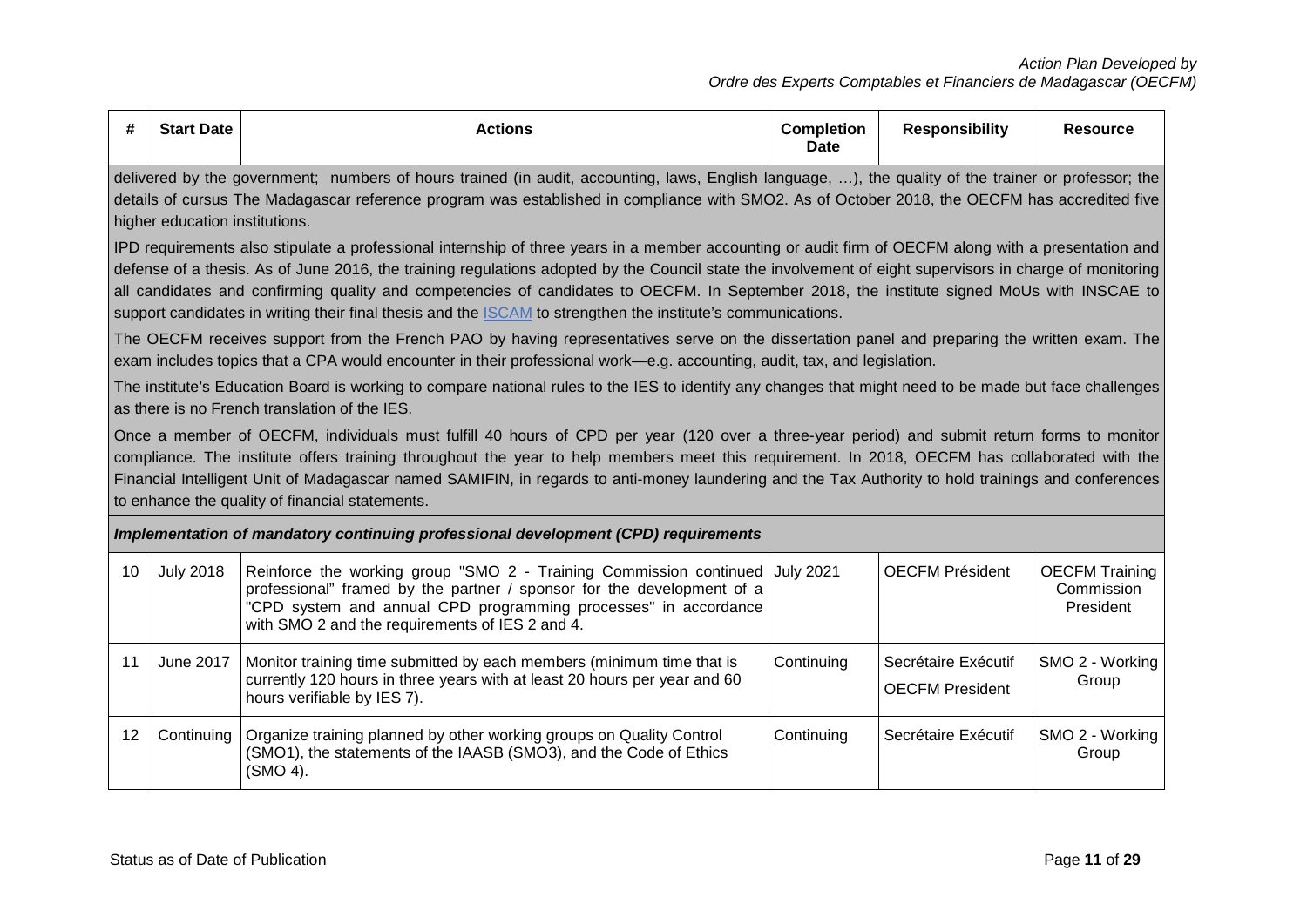| #  | <b>Start Date</b> | <b>Actions</b>                                                                                                                                                                                                                                                  | <b>Completion</b><br><b>Date</b>                   | <b>Responsibility</b>                          | <b>Resource</b>          |
|----|-------------------|-----------------------------------------------------------------------------------------------------------------------------------------------------------------------------------------------------------------------------------------------------------------|----------------------------------------------------|------------------------------------------------|--------------------------|
| 13 | 31/12/13          | Develop, establish and bring to the Council approval the CPD program.<br>In 2019, training will be held on<br>2018 Code of Ethics<br>ISQC 1, ISQM 1<br>Anti-money laundering<br>Cybersecurity - support from FIDEF                                              | Continuing                                         | Secrétaire Exécutif<br>Commission<br>President | SMO 2 - Working<br>Group |
| 14 | January<br>2016   | Strengthen the capacity of the SMO 2 working group members to maintain<br>and update the system and training program and provide trainings in<br>various items: commercial law, attribution of the Auditor legal, ISQC1, Full<br>services, IFRS, IPSAS, numeric | Continuing                                         | Secrétaire Exécutif                            | SMO 2 - Working<br>Group |
| 15 | 01/01/16          | Establish a permanent training in English with the primary goal of<br>enhancing the understanding of oral and written English. Texts and tools in<br>English of IFAC and IFRS-Foundation shall be used whenever possible<br>during training.                    | Continuing                                         | Secrétaire Exécutif                            | SMO 2 - Working<br>Group |
|    |                   | Developing the academic training program and system                                                                                                                                                                                                             |                                                    |                                                |                          |
| 16 | January<br>2016   | Monitor the approval by the Government of the texts about the access<br>procedure to the "Expert-Comptable et Financier" Diploma (DEX) revised<br>in 2008.                                                                                                      | Ongoing-<br>subject to<br>government<br>procedures | <b>OECFM President</b>                         | SMO 2 - Working<br>Group |
| 17 | Continuing        | Support Superior Education Institutions to set up a referral program of at<br>least four years from the bachelor's degree, leading to accounting<br>profession or forming high-level executives in Accounting and Finance.                                      | Accreditation<br>ongoing;<br>accounting            | Secrétaire Exécutif                            | SMO 2 - Working<br>Group |
| 18 | 08/01/16          | Organize annually the entrance competition to the Expert Comptable<br><b>Practice Training</b>                                                                                                                                                                  | Continuing                                         | Secrétaire Exécutif<br>Commission<br>President | SMO 2 - Working<br>Group |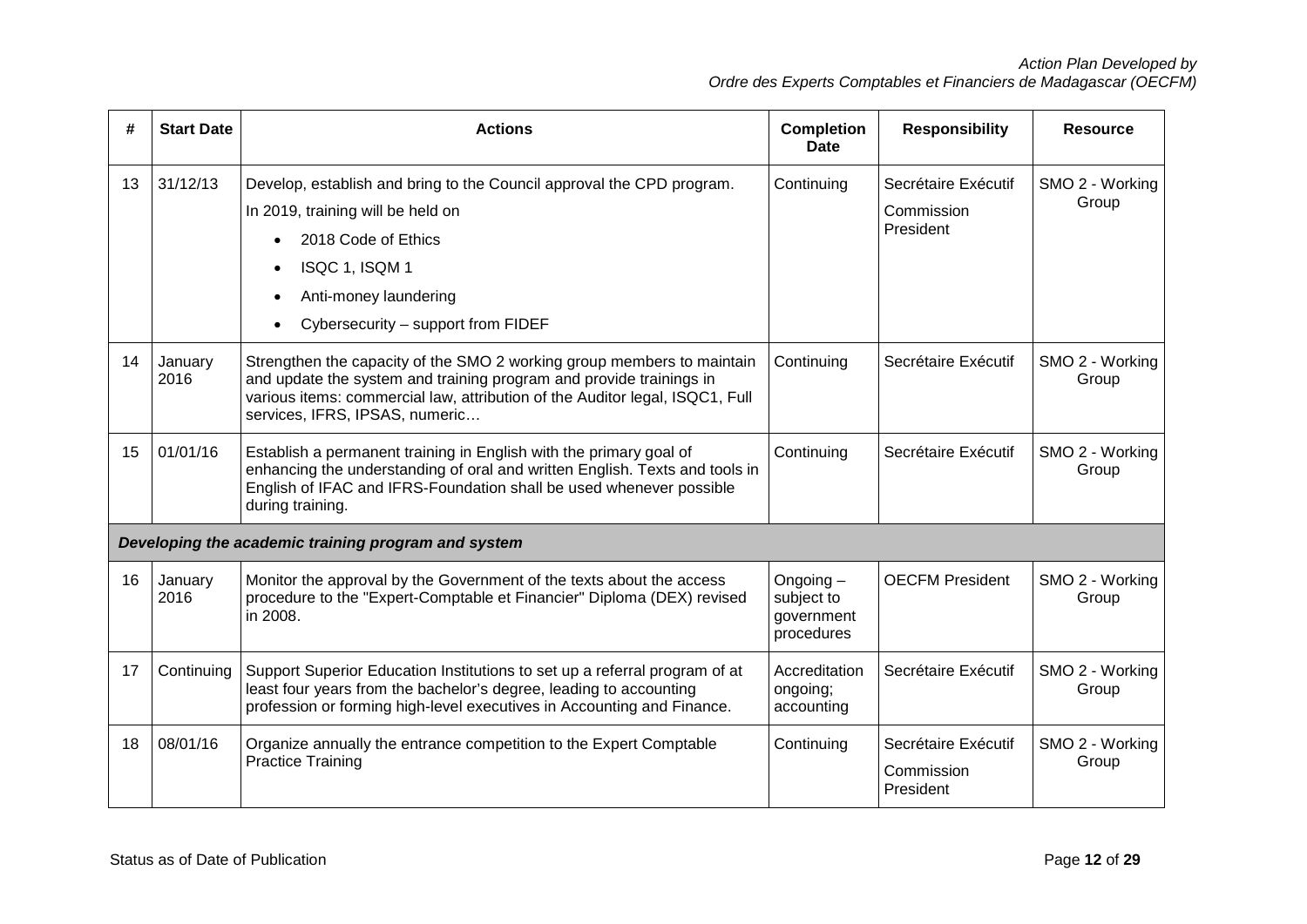| #  | <b>Start Date</b> | <b>Actions</b>                                                                                                                                                                                                                | <b>Completion</b><br><b>Date</b> | <b>Responsibility</b>                          | <b>Resource</b>          |
|----|-------------------|-------------------------------------------------------------------------------------------------------------------------------------------------------------------------------------------------------------------------------|----------------------------------|------------------------------------------------|--------------------------|
| 19 | Continuing        | Organize the annual examination for the admission of new Experts<br><b>Comptables et Financiers</b>                                                                                                                           | Continuing                       | Secrétaire Exécutif<br>Commission<br>President | SMO 2 - Working<br>Group |
| 20 | Continuing        | Monitor by training supervisors (8) the three-year controlled practical<br>training of Trainee Experts Comptables. Those 8 training supervisors are<br>nominated by the Council and are supported as such:                    | Continuing                       | Secrétaire Exécutif<br>Commission<br>President | SMO 2 - Working<br>Group |
|    |                   | At the beginning of the practical training : to remind the provisions<br>of the regulation of traineeship, to share the trainee to respect the<br>independence, to collect the reporting                                      |                                  |                                                |                          |
|    |                   | -during the three years : to monitor the practical experiences and to<br>report                                                                                                                                               |                                  |                                                |                          |
|    |                   | at the end : validate with the council of OECFM the effectiveness of<br>the training                                                                                                                                          |                                  |                                                |                          |
| 21 | Continuing        | Maintain the Commission treating equivalence between Malagasy and<br>foreign diplomas                                                                                                                                         | Continuing                       | Secrétaire Exécutif<br><b>VP Administratif</b> | SMO 2 - Working<br>Group |
|    |                   | <b>Maintaining Ongoing Processes</b>                                                                                                                                                                                          |                                  |                                                |                          |
| 22 | Continuing        | Monitor OECFM comply with CPD requirements, ask every OECFM<br>member each year about his CPD choices and actions: annual training<br>submission (starting from January 2017)                                                 | Continuing                       | Secrétaire Exécutif<br>Commission<br>President | <b>OECFM Council</b>     |
| 23 | Continuing        | Monitor the new and amended standards issued by the IAESB to ensure<br>they are incorporated in OECFM education requirements.                                                                                                 | Continuing                       | Secrétaire Exécutif<br>Commission<br>President | <b>OECFM Council</b>     |
| 24 | Continuing        | Continue to establish and maintain Action Plans to support ongoing<br>convergence with IES. This includes review of the implementation of the<br>Action Plan to date and preparation of the Action Plan for future activities | Continuing                       | Secrétaire Exécutif                            | <b>OECFM Council</b>     |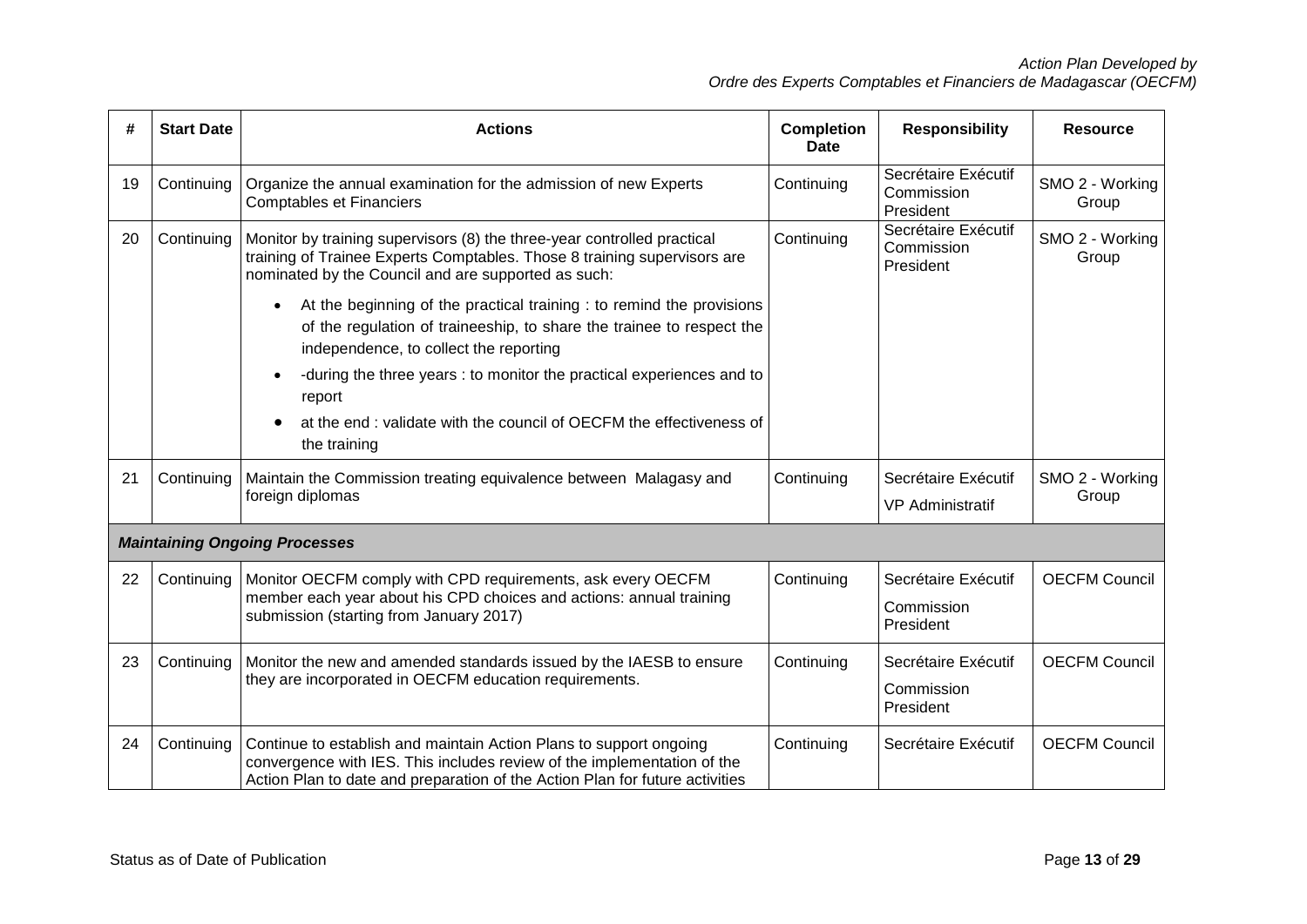|    | <b>Start Date</b> | <b>Actions</b>                                                                              | <b>Completion</b><br><b>Date</b> | <b>Responsibility</b> | Resource      |
|----|-------------------|---------------------------------------------------------------------------------------------|----------------------------------|-----------------------|---------------|
|    |                   | as necessary.                                                                               |                                  |                       |               |
|    |                   | <b>Review of OECFM's Compliance Information</b>                                             |                                  |                       |               |
| 25 |                   | Continuing   Perform periodic review and update sections relevant to SMO 2 as<br>necessary. | Continuing                       | Secrétaire Exécutif   | OECFM Council |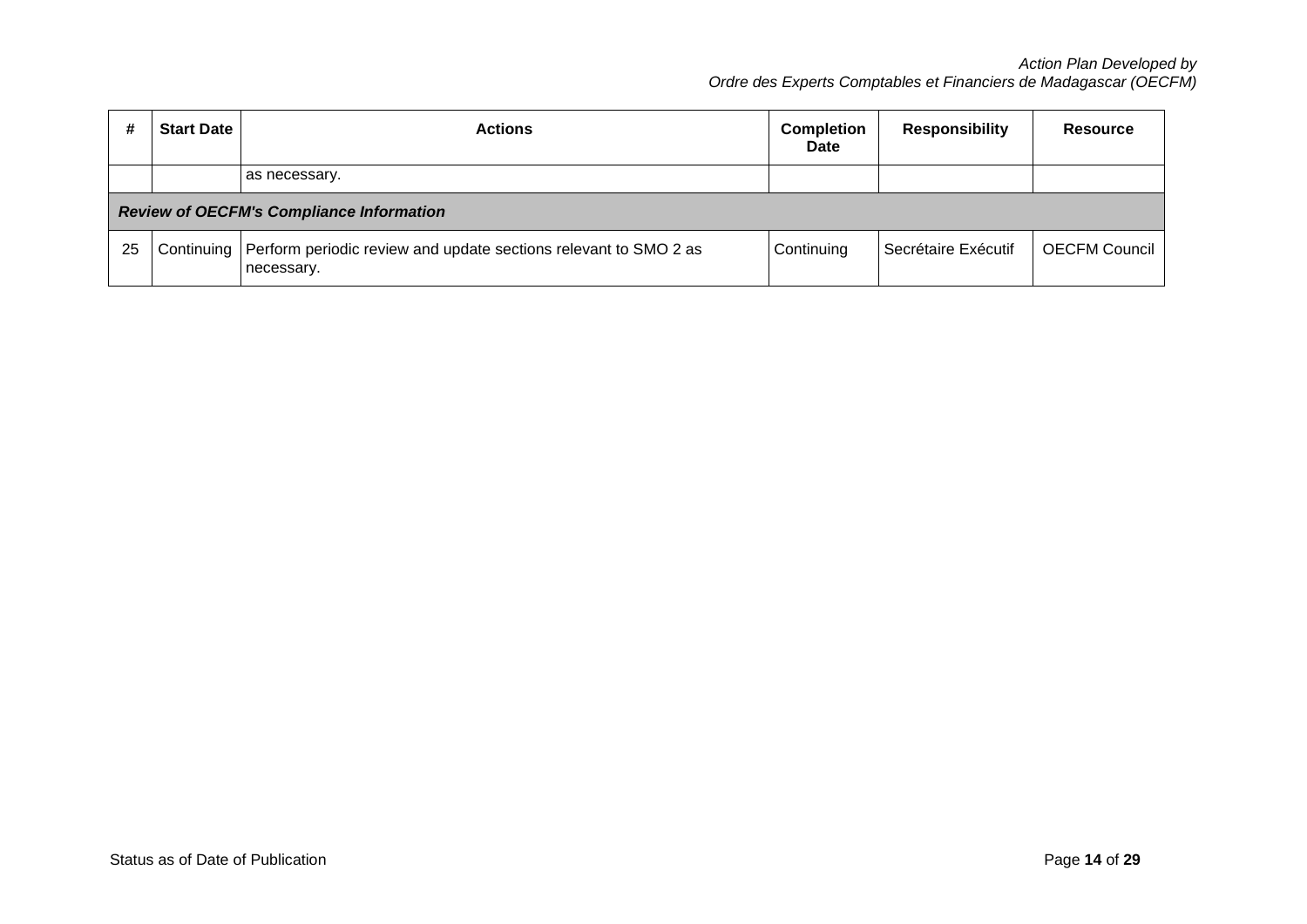#### Action Plan Subject: SMO 3 - IAASB Pronouncements<br>Action Plan Objective: Ensuring that there is an ongoing **Action Plan Objective:** Ensuring that there is an ongoing convergence process with IAASB pronouncements and supporting implementation of the auditing standards

| #  | <b>Start Date</b>                      | <b>Actions</b>                                                                                                                                                                                                                                                                                                                                                                                                                                                                                                                                                                                                                                                                                                                                                                                                                                                                                         | <b>Completion</b><br>Date | <b>Responsibility</b>     | <b>Resource</b>                                          |
|----|----------------------------------------|--------------------------------------------------------------------------------------------------------------------------------------------------------------------------------------------------------------------------------------------------------------------------------------------------------------------------------------------------------------------------------------------------------------------------------------------------------------------------------------------------------------------------------------------------------------------------------------------------------------------------------------------------------------------------------------------------------------------------------------------------------------------------------------------------------------------------------------------------------------------------------------------------------|---------------------------|---------------------------|----------------------------------------------------------|
|    | <b>Background</b><br>their legal form. | Unlimited companies and Limited Liability Companies (having over 50 employees or a turnover of EUR 25,000) are required to be audited according<br>to the law 2003 036 of January 30, 2004 on commercial companies. Banks and insurance companies are required to have a co-auditor, whatever                                                                                                                                                                                                                                                                                                                                                                                                                                                                                                                                                                                                          |                           |                           |                                                          |
|    | 2018 ISA Handbook.                     | Under Ordinance No. 92-047 of November 5, 1992 (and subsequent amendments), OECFM is responsible for defining applicable auditing standards.<br>Since 2009, the OECFM has adopted all ISA as issued by the IAASB and has signed an agreement with IFAC to use the French translation of the<br>Dissemination of standards to members is regularly done through circulars and trainings (for example, in 2018: the new audit report ISA700; in 2019:<br>remind to the basics in ISA300 planification and ISA240 Fraud). Additionally, the OECFM has received the authorization from the French<br>accountancy organization to use the "Pack Petites Entreprises" or "Pack PE"-a set of tools enabling the auditor to facilitate the formalization of audit<br>procedures and to document audit works for small companies, in conformity with the ISA.<br><b>Ongoing Adoption of IAASB Pronouncement</b> |                           |                           |                                                          |
| 26 | Continuing                             | Implement measures strengthening relationships with IFAC and audit<br>international organizations.                                                                                                                                                                                                                                                                                                                                                                                                                                                                                                                                                                                                                                                                                                                                                                                                     | Continuing                | Secrétaire<br>Executif    | Conseil de<br>l'Ordre & all the<br><b>Working Groups</b> |
| 27 | 31/08/13                               | Reinforce the working group "SMO 3 - IAASB Convergence "                                                                                                                                                                                                                                                                                                                                                                                                                                                                                                                                                                                                                                                                                                                                                                                                                                               | 31/12/15                  | <b>OECFM</b><br>Président | SMO 3 - Working<br>Group                                 |
| 28 | Continuing                             | Bring the OECFM to adopt translated IAASB pronouncements                                                                                                                                                                                                                                                                                                                                                                                                                                                                                                                                                                                                                                                                                                                                                                                                                                               | Continuing                | Secrétaire<br>Exécutif    | SMO 3 - Working<br>Group                                 |
| 29 | Continuing                             | Prepare manuals for specific aspects of legal engagements                                                                                                                                                                                                                                                                                                                                                                                                                                                                                                                                                                                                                                                                                                                                                                                                                                              | Continuing                | Secrétaire<br>Exécutif    | SMO 3 - Working<br>Group                                 |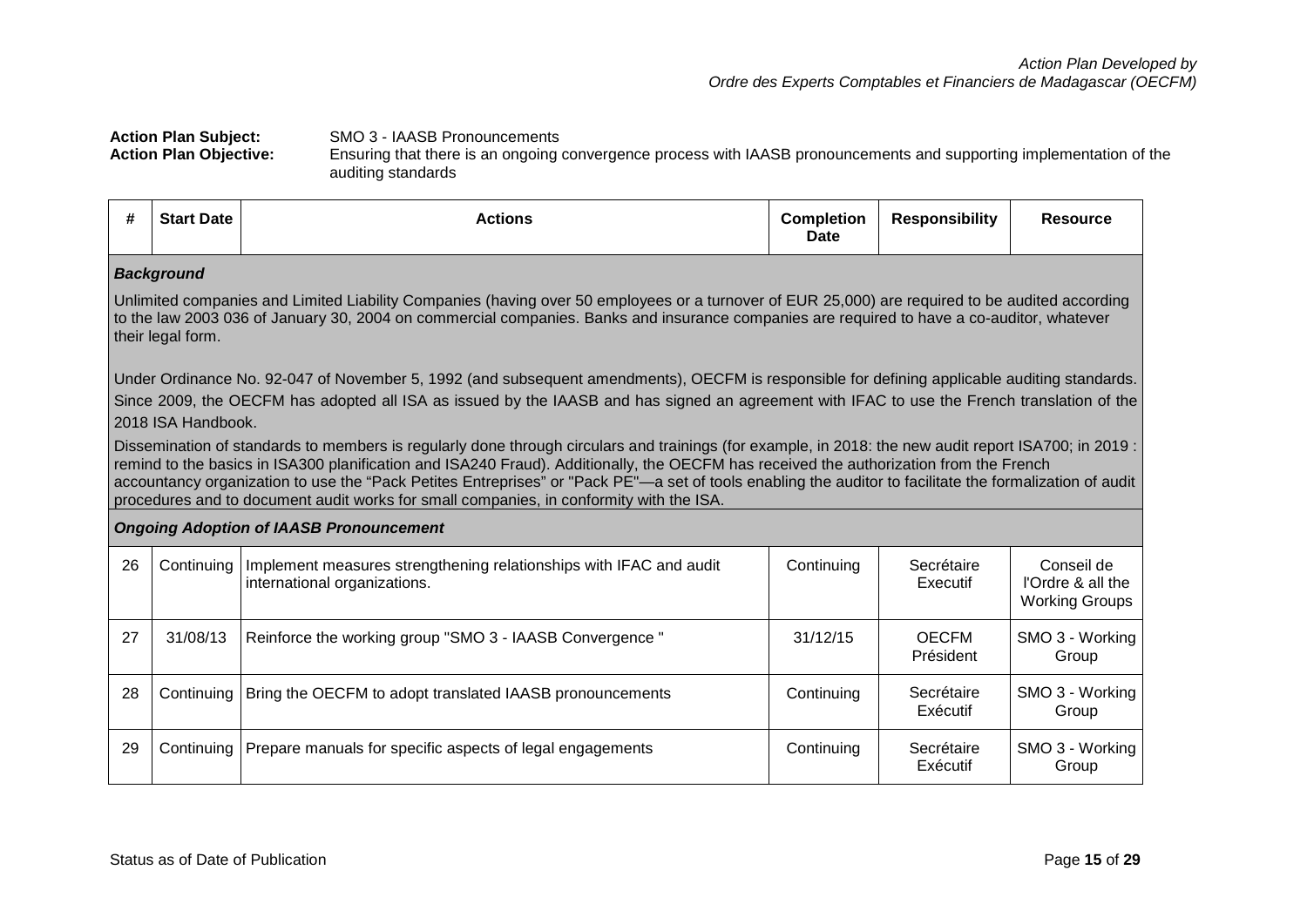| #  | <b>Start Date</b> | <b>Actions</b>                                                                                                                                                                                                           | <b>Completion</b><br>Date | <b>Responsibility</b>     | <b>Resource</b>                                          |
|----|-------------------|--------------------------------------------------------------------------------------------------------------------------------------------------------------------------------------------------------------------------|---------------------------|---------------------------|----------------------------------------------------------|
| 30 | Continuing        | Disseminate updated ISAs and if available translated ISAs to members                                                                                                                                                     | Continuing                | Secrétaire<br>Exécutif    | SMO 3 - Working<br>Group                                 |
|    |                   | Ongoing Translation Activities of New Drafts and Standards not yet Translated in French                                                                                                                                  |                           |                           |                                                          |
| 31 | 31/08/13          | Establish the working group "SMO 3 - IAASB Translation"                                                                                                                                                                  | 31/12/15                  | <b>OECFM</b><br>Président | SMO 3 - Working<br>Group /<br>Professional<br>translator |
| 32 | Continue          | Ensure the continuing translation of new drafts and standards not yet<br>translated into French (NDNETF), complying with the IFAC Translation<br>Policy.                                                                 | Continuing                | Secrétaire<br>Exécutif    | SMO 3 - Working<br>Group                                 |
| 33 | Continue          | Conduct a review of existing French translations                                                                                                                                                                         | Continuing                | Secrétaire<br>Exécutif    | SMO 3 - Working<br>Group                                 |
|    |                   | <b>Maintaining Ongoing Processes</b>                                                                                                                                                                                     |                           |                           |                                                          |
| 34 | Continue          | Establish and maintain Action Plans to support ongoing processes with<br>IAASB pronouncements. This include to participate to the PAFA Forum or<br>FIDEF related to IAASB, to contribute to the exposure drafts of IAASB | Continuing                | Secrétaire<br>Executif    | <b>OECFM Council</b>                                     |
|    |                   | <b>Review of OECFM's Compliance Information</b>                                                                                                                                                                          |                           |                           |                                                          |
| 35 | Continue          | Perform periodic review and update sections relevant to SMO 3 as<br>necessary.                                                                                                                                           | Continuing                | Secrétaire<br>Exécutif    | <b>OECFM Council</b>                                     |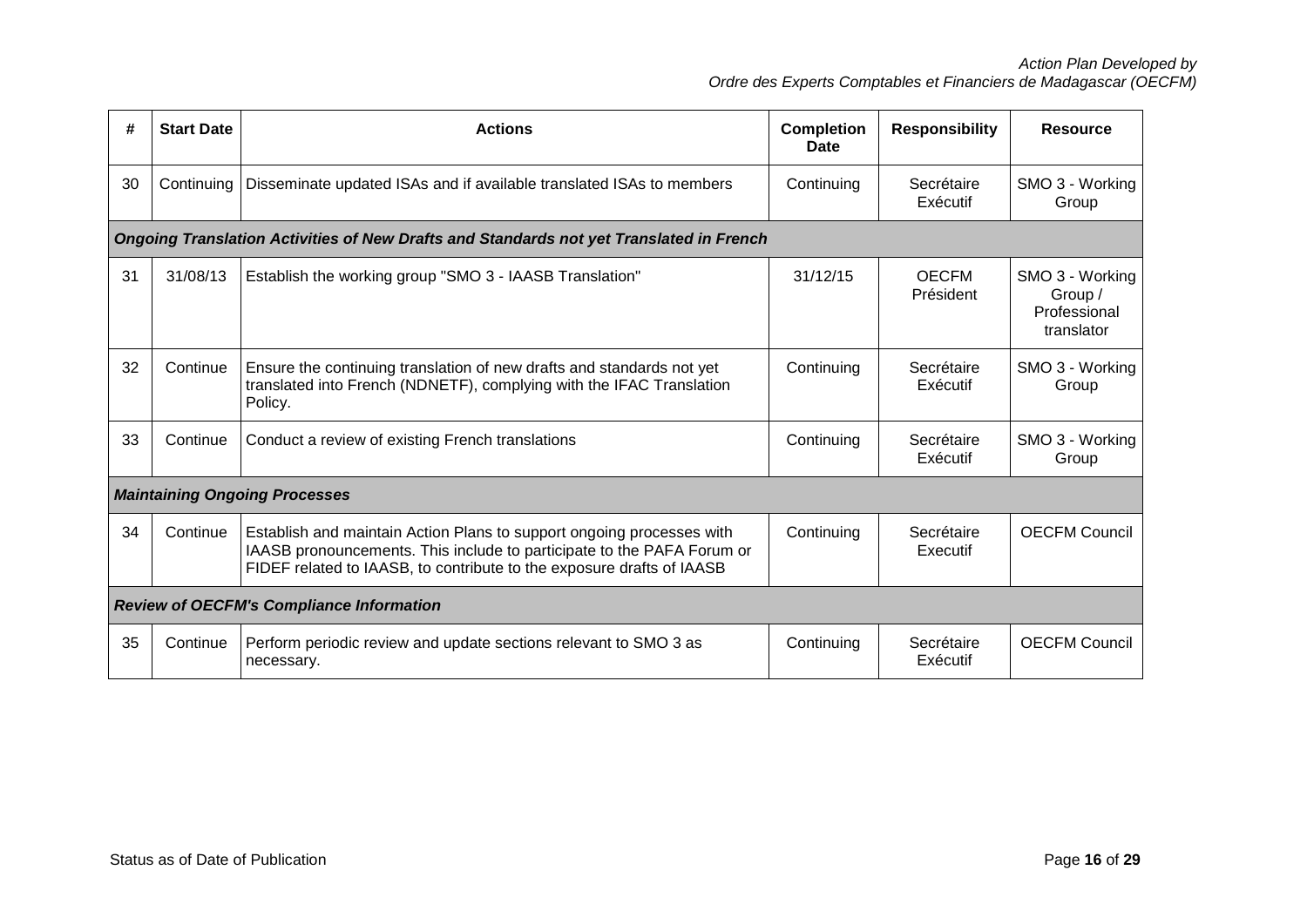#### Action Plan Subject: SMO 4-IESBA Code of Ethics<br>Action Plan Objective: Ensuring that OECFM's revise Ensuring that OECFM's revised code of Ethics is in line with the requirements of the new IESBA Code of Ethics and ensure that appropriate implementation actions have been taken to ensure OECFM's members are properly educated about the new

concepts in the ethical requirements

| #  | <b>Start Date</b>        | <b>Actions</b>                                                                                                                                                                                                                                                                                                                                                                                                                                                                                                                                                                                                                                                                                                                                                                                                                                                                                                                      | <b>Completion</b><br><b>Date</b> | <b>Responsibility</b>                              | <b>Resource</b>                                            |
|----|--------------------------|-------------------------------------------------------------------------------------------------------------------------------------------------------------------------------------------------------------------------------------------------------------------------------------------------------------------------------------------------------------------------------------------------------------------------------------------------------------------------------------------------------------------------------------------------------------------------------------------------------------------------------------------------------------------------------------------------------------------------------------------------------------------------------------------------------------------------------------------------------------------------------------------------------------------------------------|----------------------------------|----------------------------------------------------|------------------------------------------------------------|
|    | <b>Background</b>        |                                                                                                                                                                                                                                                                                                                                                                                                                                                                                                                                                                                                                                                                                                                                                                                                                                                                                                                                     |                                  |                                                    |                                                            |
|    | members as a first step. | OECFM is responsible for the adoption of ethical standards in accordance with Ordinance No. 92-047 of November 5, 1992 (and subsequent<br>amendments). Professional accountants are required to adhere to the prescribed Code of Ethics in accordance with Decree No. 92-960 of November<br>11, 1992. OECFM has adopted the 2018 IESBA Code of Ethics for application in June 2019.<br>The new 2018 code were published to the members of OECFM on April 11,2018.<br>In September 2018, OECFM reports that its Ethics Commission presented the 2018 IESBA Code to the General Assembly for information and adoption.<br>The 2018 IESBA Code was then adopted for application in June 2019. In preparation of the effective date, the Ethics Commission and the Council are<br>planning to offer trainings to members on the new ethical Code. Thus far, the institute has shared the resources and videos on the IESBA website with |                                  |                                                    |                                                            |
|    |                          | <b>Implementation of the IESBA Code of Ethics</b>                                                                                                                                                                                                                                                                                                                                                                                                                                                                                                                                                                                                                                                                                                                                                                                                                                                                                   |                                  |                                                    |                                                            |
| 36 | 28/07/09                 | Create the working group "SMO 4 - IESBA Code of Ethics"                                                                                                                                                                                                                                                                                                                                                                                                                                                                                                                                                                                                                                                                                                                                                                                                                                                                             | Completed                        | <b>OECFM</b><br><b>Technical Vice</b><br>President | Volunteer<br>members                                       |
| 37 | 28/07/09                 | Obtain OECFM adoption of IESBA Code of Ethics                                                                                                                                                                                                                                                                                                                                                                                                                                                                                                                                                                                                                                                                                                                                                                                                                                                                                       | Completed                        | <b>OECFM</b><br><b>Technical Vice</b><br>President | SMO 4 - Working<br>Group                                   |
| 38 | Continuing               | Train members on the IESBA updated Code. The IESBA Code is included<br>in mandatory training for trainees and Member.<br>2 main steps:<br>Establish a Questionnaire/survey to the members in January 2019.<br>The purpose is to collect the items that would interest the members<br>and to know the different issues related to ethics and deontology                                                                                                                                                                                                                                                                                                                                                                                                                                                                                                                                                                              | June 2019                        | President of<br>Commission                         | SMO 4 - Working<br>Group & SMO 2 -<br><b>Working Group</b> |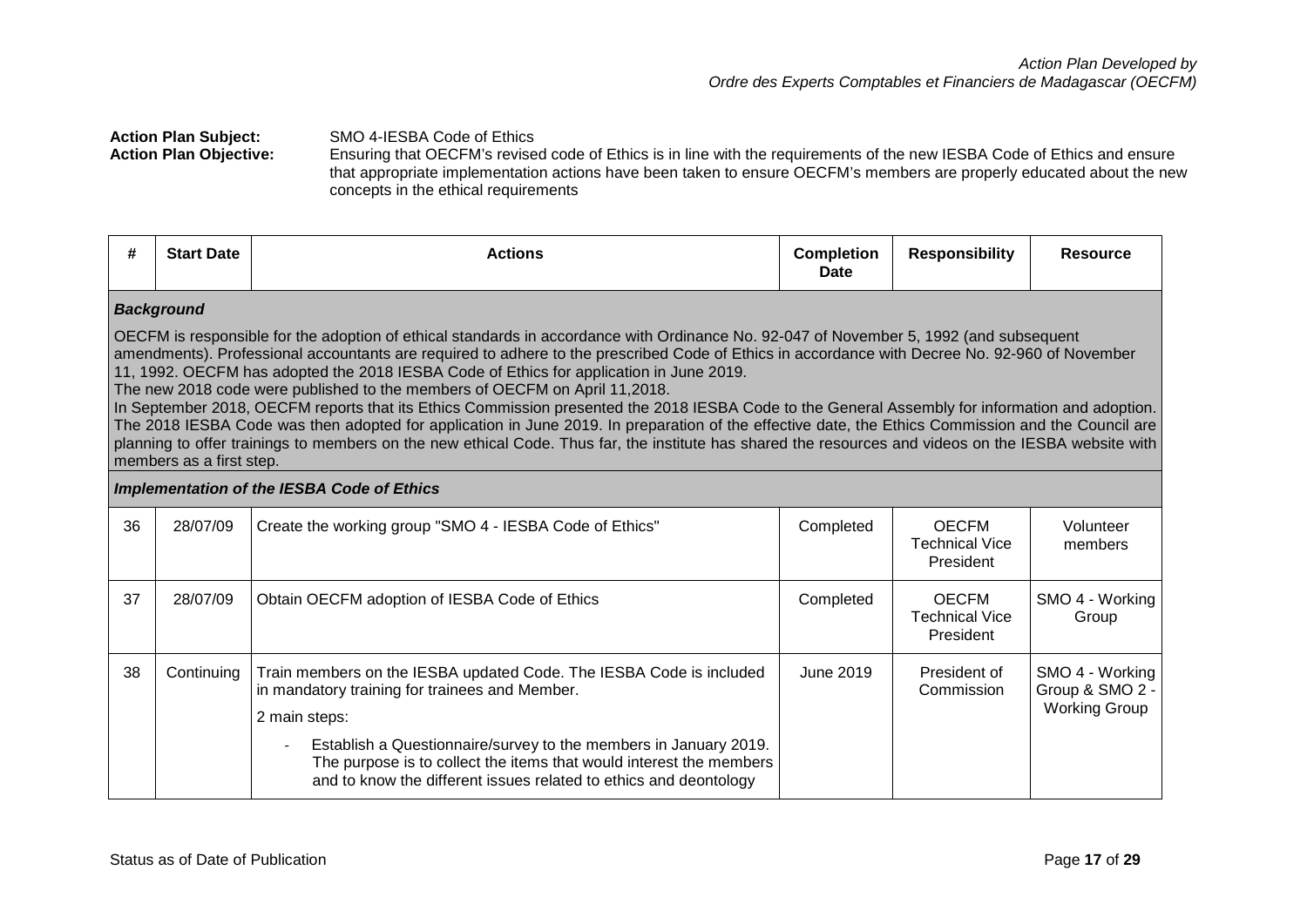| #     | <b>Start Date</b> | <b>Actions</b>                                                                                                                                                                                                                                                                                                                                                                                                                | <b>Completion</b><br><b>Date</b> | <b>Responsibility</b>      | <b>Resource</b>                                            |
|-------|-------------------|-------------------------------------------------------------------------------------------------------------------------------------------------------------------------------------------------------------------------------------------------------------------------------------------------------------------------------------------------------------------------------------------------------------------------------|----------------------------------|----------------------------|------------------------------------------------------------|
|       |                   | Organize workshop to the new 2018 code in June 2019                                                                                                                                                                                                                                                                                                                                                                           |                                  |                            |                                                            |
| 39    | January<br>2019   | Train accredited institutions on the new 2018 code and propose seminars<br>related to ethics to the students of those institutions                                                                                                                                                                                                                                                                                            | Continuing                       | President of<br>Commission | SMO 4 - Working<br>Group & SMO 2 -<br><b>Working Group</b> |
| 40    | Continuing        | Establish and adopt additional requirements to the IESBA Code 2018                                                                                                                                                                                                                                                                                                                                                            | Continuing                       | President of<br>Commission | SMO 4 - Working<br>Group                                   |
|       |                   | <b>Maintaining Ongoing Processes</b>                                                                                                                                                                                                                                                                                                                                                                                          |                                  |                            |                                                            |
| 41    | January<br>2019   | Obtain subsequent French translations of new and amended<br>pronouncements from the International Ethics Standards Board for<br>Accountants (IESBA) and incorporate them into OECFM Ethical Code.                                                                                                                                                                                                                             | Continuing                       | President of<br>Commission | <b>OECFM Council</b>                                       |
| 42    | Continuing        | Continue to establish and maintain Action Plans to support ongoing<br>convergence with IESBA pronouncements. This includes review of the<br>implementation of the Action Plan to date and preparation of the Action<br>Plan for future activities                                                                                                                                                                             | Continuing                       | President of<br>Commission | <b>OECFM Council</b>                                       |
| 43    | <b>June 2018</b>  | Full services: after the training of trainers in June 2018, the following action<br>plan were presented to the General meetings and approved :                                                                                                                                                                                                                                                                                | <b>June 2018</b>                 | President of<br>Commission | <b>OECFM Council</b>                                       |
| 43.1. | January<br>2019   | Draw up the situation of Full Services in Madagascar by developing a<br>questionnaire on Full Services and analysing regulatory texts. This was<br>created after members realized that there are many assignments that could<br>be performed by a Chartered accountant.<br>Thus, the council approved to create an adhoc comity of Full services that<br>is in charge to develop and to communicate to the members and to the | Dec 2019                         | President of<br>Commission | <b>OECFM Council</b>                                       |
|       |                   | publics those type of activities.                                                                                                                                                                                                                                                                                                                                                                                             |                                  |                            |                                                            |
| 43.2  | January<br>2019   | Creation of an adhoc committee: this committee will include trainers who<br>have received training from the external consultant, the team that has<br>already started the study on full services in 2016 and other members. This                                                                                                                                                                                              | Dec 2019                         | President of<br>Commission | <b>OECFM Council</b>                                       |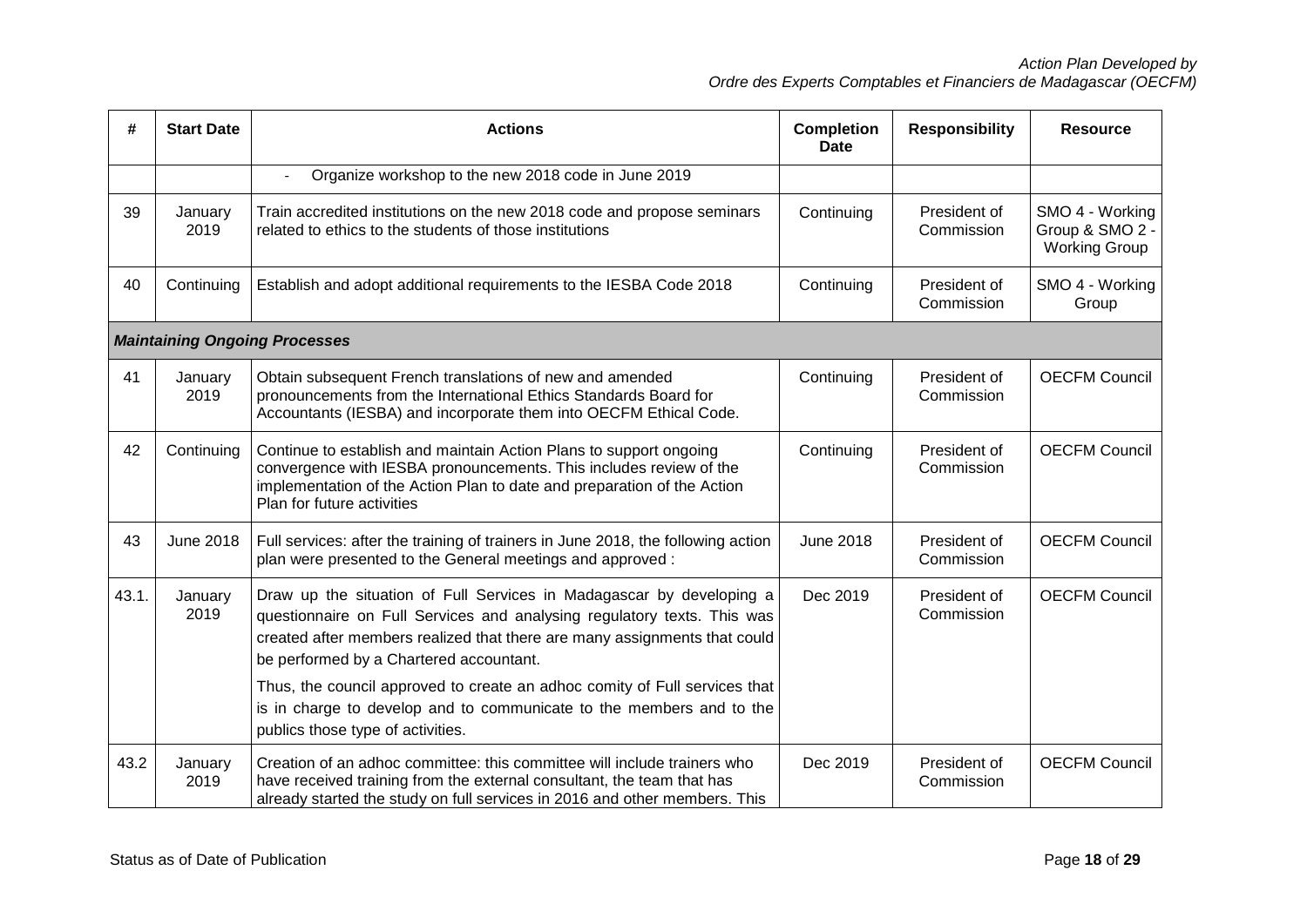| #  | <b>Start Date</b> | <b>Actions</b>                                                                                                                                   | <b>Completion</b><br>Date | <b>Responsibility</b>      | <b>Resource</b>      |
|----|-------------------|--------------------------------------------------------------------------------------------------------------------------------------------------|---------------------------|----------------------------|----------------------|
|    |                   | committee will work permanently on full services                                                                                                 |                           |                            |                      |
| 44 | <b>April 2019</b> | Study on how to implement the rules about audit fees :<br>update of the guides on communication/marketing and fees<br>workshop and training<br>- | December<br>2019          | President of<br>Commission | <b>OECFM Council</b> |
|    |                   | <b>Review of OECFM's Compliance Information</b>                                                                                                  |                           |                            |                      |
| 45 | Continue          | Perform periodic review and update sections relevant to SMO 4 as<br>necessary.                                                                   | Continue                  | President of<br>Commission | <b>OECFM Council</b> |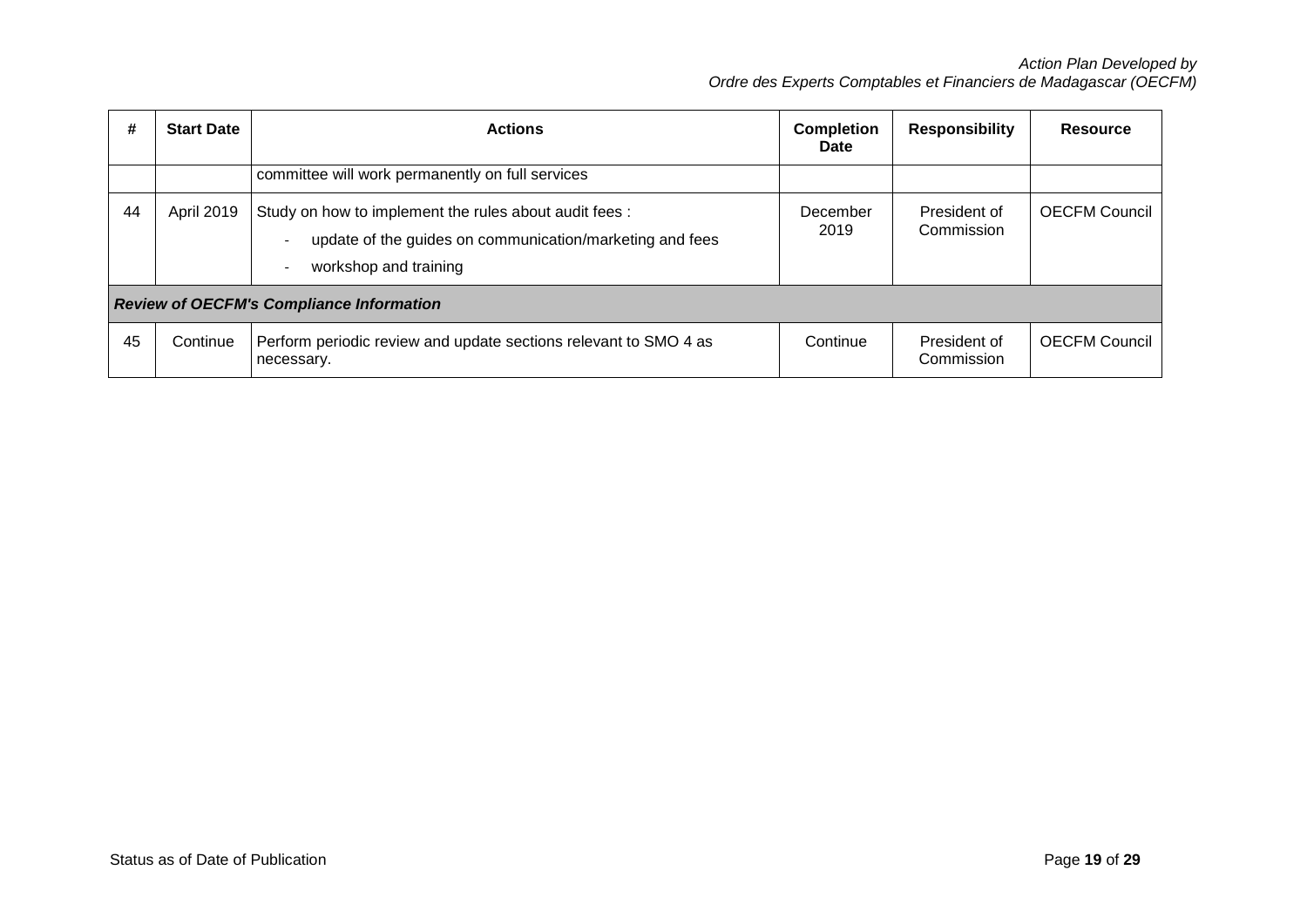| <b>Action Plan Subject:</b>   | SMO 5 - International Public Sector Accounting Standards                                |
|-------------------------------|-----------------------------------------------------------------------------------------|
| <b>Action Plan Objective:</b> | Use best endeavors to assist in the adoption and implementation of IPSASs in Madagascar |

| #                 | <b>Start Date</b> | <b>Actions</b>                                                                                                                                                                                                                                                                                                                                                                                                                                                                                                                                                                                                                                                                                                                                                                                                                                                                                                                                                                                                                                                                                                    | <b>Completion Date</b> | <b>Responsibility</b>                    | <b>Resource</b>          |
|-------------------|-------------------|-------------------------------------------------------------------------------------------------------------------------------------------------------------------------------------------------------------------------------------------------------------------------------------------------------------------------------------------------------------------------------------------------------------------------------------------------------------------------------------------------------------------------------------------------------------------------------------------------------------------------------------------------------------------------------------------------------------------------------------------------------------------------------------------------------------------------------------------------------------------------------------------------------------------------------------------------------------------------------------------------------------------------------------------------------------------------------------------------------------------|------------------------|------------------------------------------|--------------------------|
| <b>Background</b> |                   | The Higher Council of Accounting (CSC) a structure of the Ministry of Finance has responsibility for setting accounting standards in the public sector. The<br>President of the CSC is no longer a member of the OECFM since August 2010. IPSAS were adopted by the CSC with modifications in 2005. A member of the<br>OECFM headed at this time the working group of the adoption of IPSAS. In 2006 was published a "Plan Comptable des OpérationsPubliques" (POCP) which<br>keeps the conceptual framework as well as the conventions, rules and principles of the "PCG 2005 cohérent IAS / IFRS" (see below SMO7 background) but<br>with consideration of IPSAS 2004 provisions where they differ from IAS / IFRS. The PCOP is cash-basis accounting. However, there has been no publicly<br>available information on IPSAS that have been implemented and OECFM due to lack of resources had difficulties to support the implementation of IPSAS.<br>Nevertheless, OECFM will continue to use its best endeavors to raise the awareness of government to the benefits of IPSAS and the need for its adoption. |                        |                                          |                          |
|                   |                   | <b>Contribution to the Development of IPSAS in Madagascar</b>                                                                                                                                                                                                                                                                                                                                                                                                                                                                                                                                                                                                                                                                                                                                                                                                                                                                                                                                                                                                                                                     |                        |                                          |                          |
| 46                | 28/07/09          | Constitute the working group "SMO 5 - IPSAS"                                                                                                                                                                                                                                                                                                                                                                                                                                                                                                                                                                                                                                                                                                                                                                                                                                                                                                                                                                                                                                                                      | Completed              | <b>OECFM Technical Vice</b><br>President | Volunteer members        |
| 47                | 01/08/15          | Set up a task force with the Governmental accounting<br>department responsible for local and national public<br>sector accounting and a special OECFM committee to<br>undertake an overall review of public sector accounting<br>standards applied in Madagascar, comparing them to full<br>accrual IPSASs.                                                                                                                                                                                                                                                                                                                                                                                                                                                                                                                                                                                                                                                                                                                                                                                                       | 31/07/16               | <b>OECFM Technical Vice</b><br>President | SMO 5 - Working<br>Group |
| 48                | 01/02/16          | Build capacity for implementation of IPSAS                                                                                                                                                                                                                                                                                                                                                                                                                                                                                                                                                                                                                                                                                                                                                                                                                                                                                                                                                                                                                                                                        | Continuing             | Secrétaire Exécutif                      | SMO 5 - Working<br>Group |
| 49                | 01/02/16          | Strengthening technical and material support of the<br>department in charge of national public agencies (EPN)<br>and the public administrative institutions (EPA)                                                                                                                                                                                                                                                                                                                                                                                                                                                                                                                                                                                                                                                                                                                                                                                                                                                                                                                                                 | 31/01/16               | <b>OECFM Président</b>                   | SMO 5 - Working<br>Group |
| 50                | 02/01/16          | Establish arrangements for compliance with current<br>legislation by all EPN                                                                                                                                                                                                                                                                                                                                                                                                                                                                                                                                                                                                                                                                                                                                                                                                                                                                                                                                                                                                                                      | 31/01/17               | <b>OECFM Président</b>                   | SMO 5 - Working<br>Group |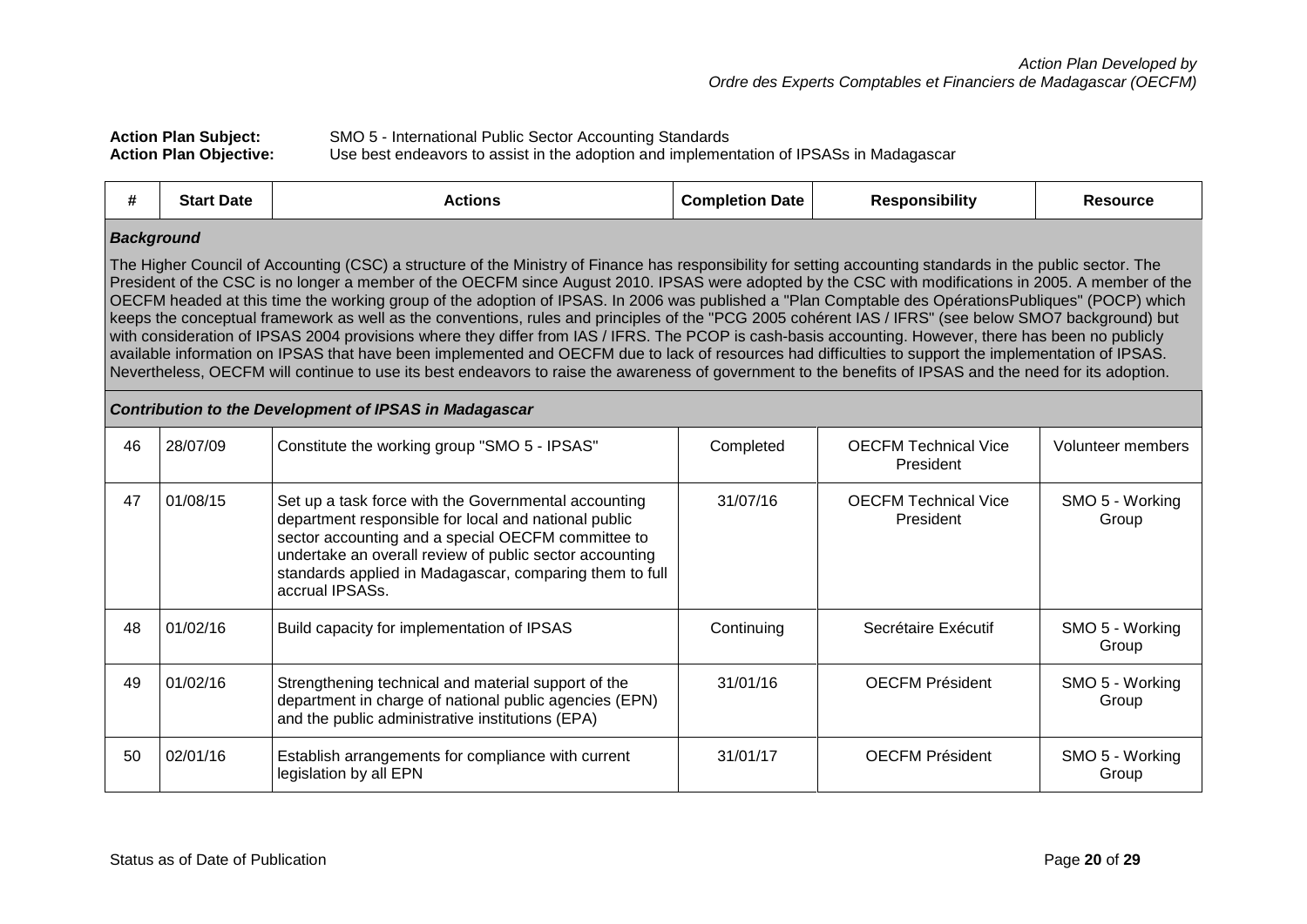| 51 | 01/08/15                             | Educate / train state officials and local government<br>accounting on IPSASs<br>On September 03, 2019, the USAID contacted<br>and presented to the OECFM the future projects<br>that they will finance in the following topics: good<br>governance and transparency to the collectivity<br>territorial and to the public sector.<br>The council of OECFM intends to continue the<br>discussion in order to finance the training to the<br>members first and to train the official and local<br>government at the second step. | Continuing | Secrétaire Exécutif | SMO 5 - Working<br>Group |
|----|--------------------------------------|-------------------------------------------------------------------------------------------------------------------------------------------------------------------------------------------------------------------------------------------------------------------------------------------------------------------------------------------------------------------------------------------------------------------------------------------------------------------------------------------------------------------------------|------------|---------------------|--------------------------|
| 52 | 01/08/15                             | Facilitating access to translations of the latest IPSASs                                                                                                                                                                                                                                                                                                                                                                                                                                                                      | Continuing | Secrétaire Exécutif | SMO 5 - Working<br>Group |
|    | <b>Maintaining Ongoing Processes</b> |                                                                                                                                                                                                                                                                                                                                                                                                                                                                                                                               |            |                     |                          |
| 53 | Continuing                           | Continue to identify opportunities to further assist in<br>implementation of ISPASs.                                                                                                                                                                                                                                                                                                                                                                                                                                          | Continuing | Secrétaire Executif | <b>OECFM Council</b>     |
| 54 | Continuing                           | Continue to use 'best endeavors' by identifying<br>opportunities to further assist in the adoption of the<br>IPSAS. This includes review of the existing activities and<br>updating action plans for the future activities where<br>necessary                                                                                                                                                                                                                                                                                 | Continuing | Secrétaire Executif | <b>OECFM Council</b>     |
|    |                                      | <b>Review of OECFM's Compliance Information</b>                                                                                                                                                                                                                                                                                                                                                                                                                                                                               |            |                     |                          |
| 55 | Continuing                           | Perform periodic review and update sections relevant to<br>SMO 5 as necessary.                                                                                                                                                                                                                                                                                                                                                                                                                                                | Continuing | Secrétaire Executif | <b>OECFM Council</b>     |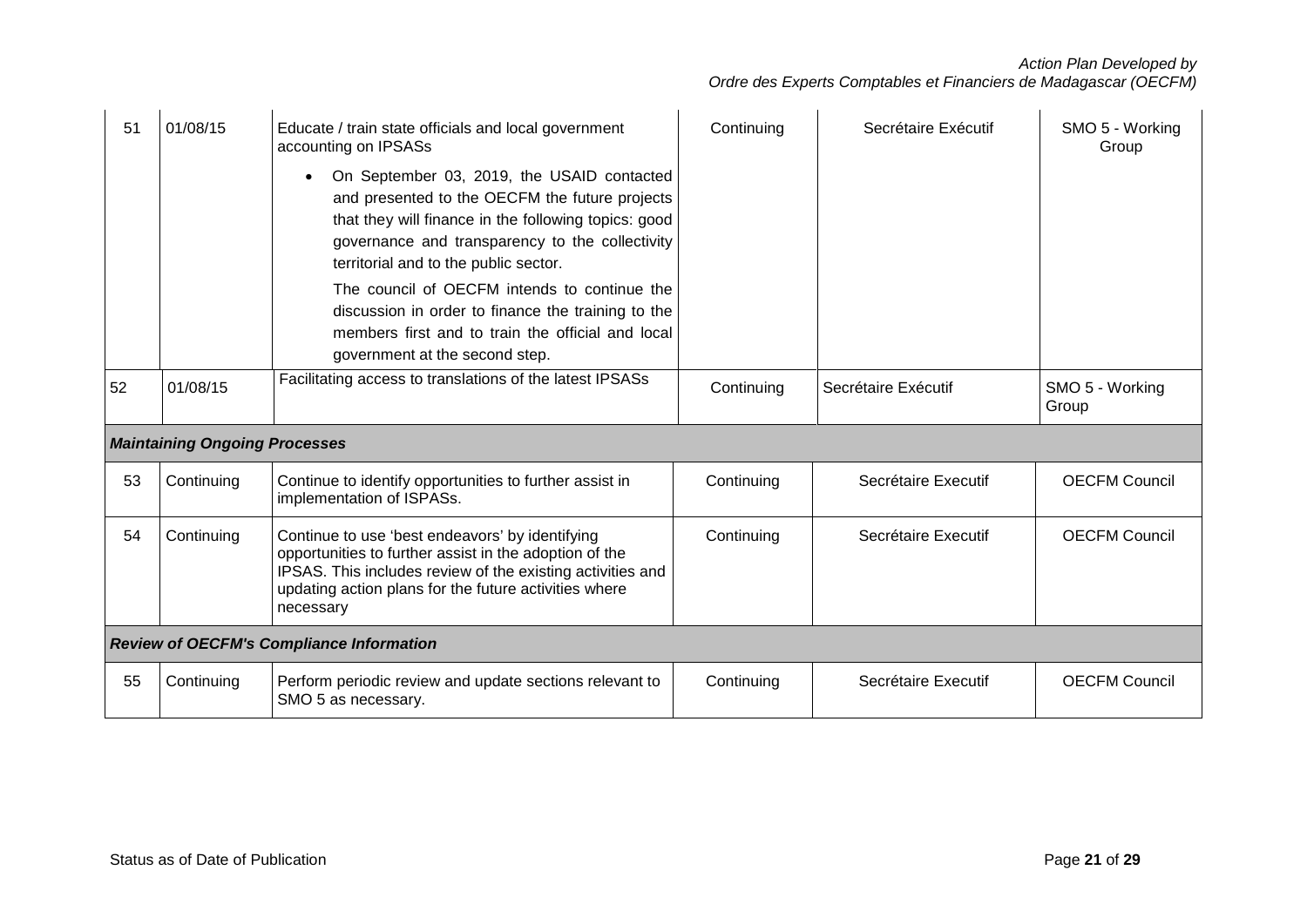**Action Plan Subject:** SMO 6-Investigation and Discipline<br>**Action Plan Objective:** Ensure that OECFM's disciplinary n **Action Plan Objective:** Ensure that OECFM's disciplinary mechanisms are designed to incorporate all requirements set out in SMO 6

| <b>Responsibility</b><br>-44<br><b>Completion</b><br><b>Start Date</b><br>Actions<br><b>Resource</b><br>П.<br><b>Date</b> |
|---------------------------------------------------------------------------------------------------------------------------|
|---------------------------------------------------------------------------------------------------------------------------|

### *Background*

OECFM is responsible for the establishment and administration of an investigative and disciplinary (I&D) system for its members in accordance with Ordinance No. 92-047 of November 5, 1992 (and subsequent amendments).

The OECFM's I&D procedures are outlined in the institute's bylaws dated July 19, 2013. The institute has an Ethics & Discipline committee that will conduct investigations and report findings to the Disciplinary Chamber. The Disciplinary Chamber will issue any sanctions and members have the option of appealing. A representative from the government oversees the Disciplinary Chamber proceedings.

The OECFM has indicated that its I&D procedures would benefit from further improvements to meet the SMO 6 requirements—for example, having non-accountants serve on the Disciplinary Chamber, formalizing the link with QA reviews, administrative processes, and public interest considerations such as publishing results and the how the public can bring a complaint.

The OECFM is revising some articles within its bylaws to address and formalize some of these issues. It expects the new bylaws to be adopted in September 2019.

OECFM is considering having the government representative sit on the Disciplinary Chamber instead of overseeing the proceeding to address one gap.

*Review of the Investigation and Disciplinary (I&D) system*

| 56 | 28/07/09 | Create the working group "SMO 6 - Investigation and Discipline"                                                                                        | Completed                                                         | <b>OECFM</b><br>President | Volunteer<br>members                                                |
|----|----------|--------------------------------------------------------------------------------------------------------------------------------------------------------|-------------------------------------------------------------------|---------------------------|---------------------------------------------------------------------|
| 57 | 01/08/15 | Establish a system (structure, procedures) on Investigation and Discipline<br>complying with SMO 6 and the recommendations of World Bank ROSC<br>study | 31/07/16                                                          | <b>OECFM</b><br>President | SMO 6 - Working<br>Group                                            |
| 58 | 01/08/15 | Prepare draft amendments of texts on the profession and Bylaws in<br>alignment with the new system                                                     | Dec 2020<br>Ongoing $-$<br>subject to<br>government<br>procedures | <b>OECFM</b><br>President | SMO 6 - Working<br>Group &<br>Commission<br>Juridique et<br>Fiscale |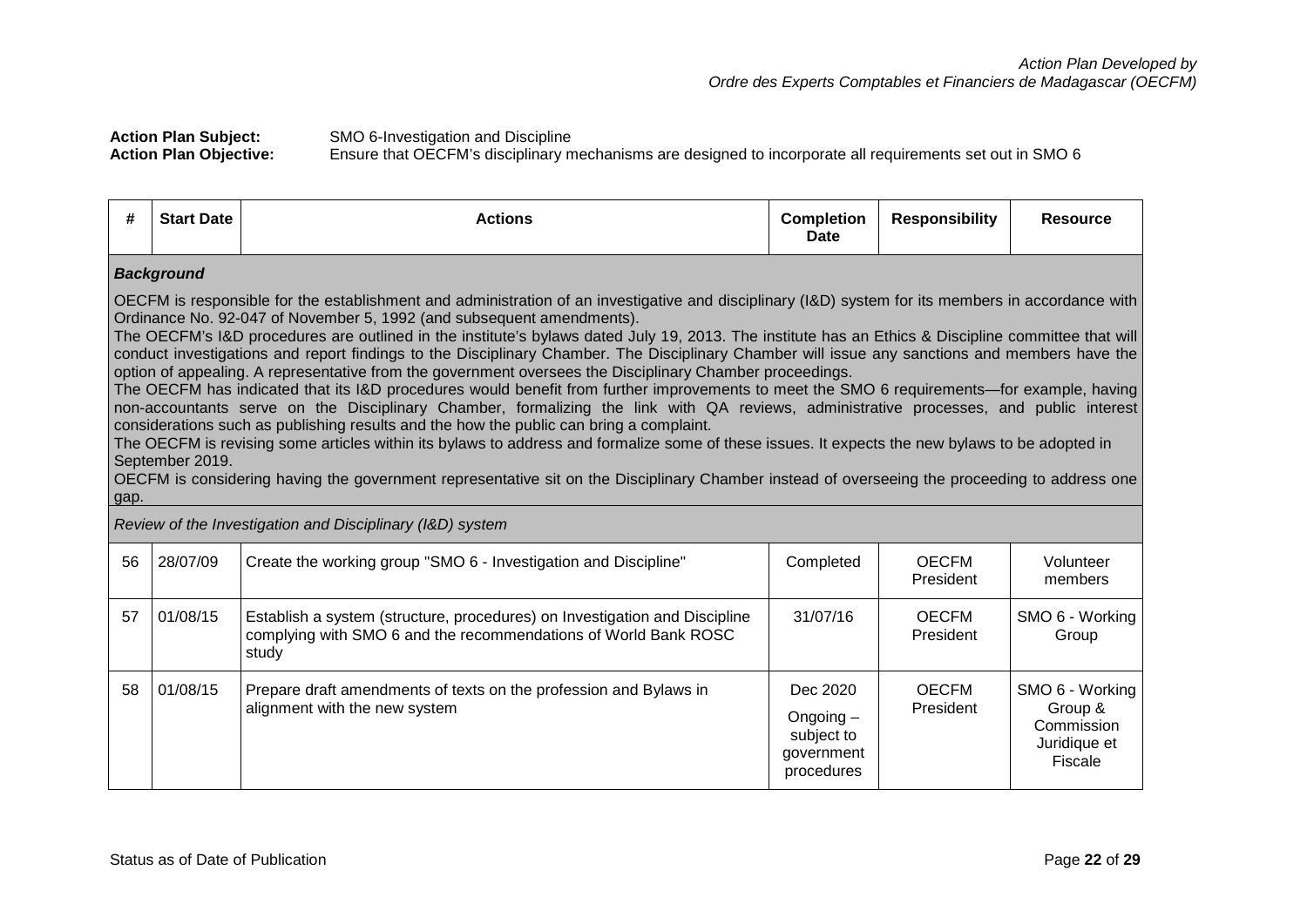| 59 | 01/08/16                                        | Ensure continuous training of members on SMO 6 / Investigation and<br>Discipline System and the final revised Bylaws and amendments to the<br>revised texts on the Profession<br>The Commission I&D and the commission Tax & Juridique planned<br>to inform and train the members the referral procedures for the<br>next mandate of Council 2019-2021 | Continuing | Secrétaire<br>Executif | SMO 6 - Working<br>Group & SMO 2<br><b>Working Group</b> |  |
|----|-------------------------------------------------|--------------------------------------------------------------------------------------------------------------------------------------------------------------------------------------------------------------------------------------------------------------------------------------------------------------------------------------------------------|------------|------------------------|----------------------------------------------------------|--|
| 60 | 01/08/16                                        | Undertake accompaniment survey of the implementation. OECFM will<br>undertake this survey to ensure the revised I&D system is properly<br>implemented and functions as intended.                                                                                                                                                                       | Continuing | Secrétaire<br>Executif | SMO 6 - Working<br>Group                                 |  |
| 61 | 01/08/16                                        | Undertake survey on OECFM members' and the public's knowledge of the<br>revised I&D rules.                                                                                                                                                                                                                                                             | Continuing | Secrétaire<br>Executif | SMO 6 - Working<br>Group                                 |  |
|    |                                                 | <b>Maintaining Ongoing Processes</b>                                                                                                                                                                                                                                                                                                                   |            |                        |                                                          |  |
| 62 | Continue                                        | Continue to maintain Action Plans to incorporate the new requirements of<br>SMO 6 in OECFM Investigation & Discipline system. This includes review<br>of the implementation of the Action Plan to date and preparation of the<br>Action Plan for future activities as needed                                                                           | Continuing | Secrétaire<br>Executif | <b>OECEM Council</b>                                     |  |
|    | <b>Review of OECFM's Compliance Information</b> |                                                                                                                                                                                                                                                                                                                                                        |            |                        |                                                          |  |
| 63 | Continue                                        | Perform periodic review and update sections relevant to SMO 6 as<br>necessary. Once updated inform IFAC Compliance staff about the<br>modifications                                                                                                                                                                                                    | Continuing | Secrétaire<br>Executif | <b>OECFM Council</b>                                     |  |

## **Main Requirements of SMO 6**

| <b>Requirements</b>                                                                                                           |   | <b>Partially</b> | <b>Comments</b>                                                                                                                                                                                                        |
|-------------------------------------------------------------------------------------------------------------------------------|---|------------------|------------------------------------------------------------------------------------------------------------------------------------------------------------------------------------------------------------------------|
| Scope of the system<br>A system of investigation, discipline and appeals<br>exists for the accountancy profession. The system | X |                  | The referral procedures were presented by the Tax & legal<br>Committee (commission juridique et fiscal) and already<br>validated by the Council in 2018/2019.<br>The Council decided to suspend some firms and members |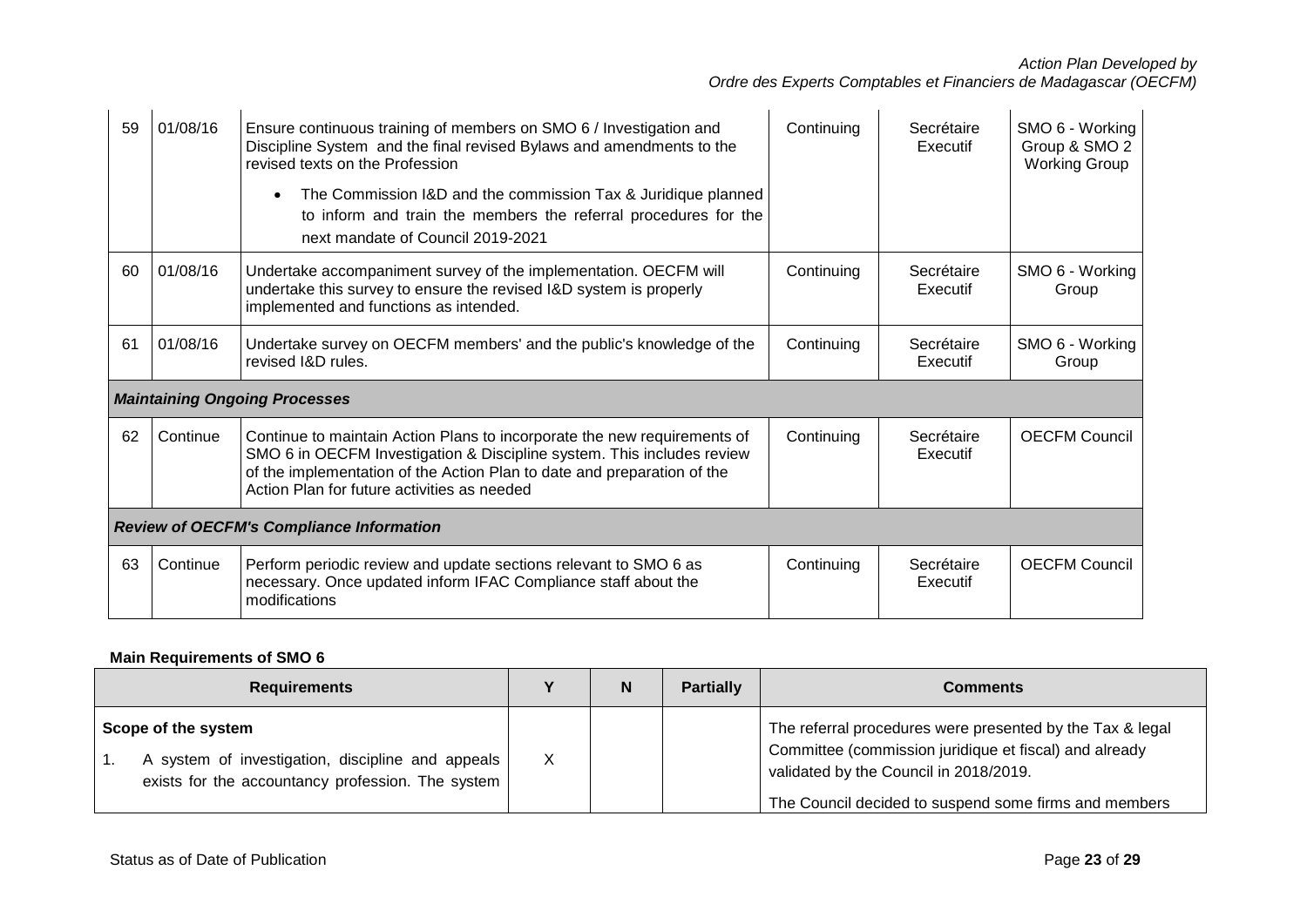|    | is operational.                                                                                                                     |                           |   | and not to include them in the annual OECFM table because<br>they did not respect and they did not comply with the rules of<br>procedure in terms of involvement in the activities of OECFM.<br>(no reasoned absence in annual general meetings, no training<br>assistance, no payment of contributions) |
|----|-------------------------------------------------------------------------------------------------------------------------------------|---------------------------|---|----------------------------------------------------------------------------------------------------------------------------------------------------------------------------------------------------------------------------------------------------------------------------------------------------------|
| 2. | Information about the types of misconduct which<br>may bring about investigative actions is publicly<br>available.                  | $\mathsf{x}$              |   | During the last general meeting dated on October 18,2019,<br>the OECFM table presented only the regular and compliant<br>members                                                                                                                                                                         |
|    | <b>Initiation of Proceedings</b>                                                                                                    |                           |   |                                                                                                                                                                                                                                                                                                          |
| 3. | Both a "complaints-based" and an "information-<br>based" approach are adopted.                                                      | X                         |   |                                                                                                                                                                                                                                                                                                          |
| 4. | Link with the results of QA reviews has been<br>established.                                                                        | $\mathsf{x}$              |   | During the last general meeting dated on October 18,2019,<br>the OECFM table presented only the regular and compliant<br>members                                                                                                                                                                         |
|    | <b>Investigative process</b>                                                                                                        |                           |   |                                                                                                                                                                                                                                                                                                          |
| 5. | A committee or similar body exists for performing<br>investigations.                                                                | $\sf X$                   |   |                                                                                                                                                                                                                                                                                                          |
| 6. | Members of a committee are independent of the<br>subject of the investigation and other related<br>parties.                         | $\boldsymbol{\mathsf{X}}$ |   |                                                                                                                                                                                                                                                                                                          |
|    | <b>Disciplinary process</b>                                                                                                         |                           |   |                                                                                                                                                                                                                                                                                                          |
| 7. | A separate disciplinary committee/entity exists to<br>make disciplinary decisions on referrals from the<br>investigation committee. | X                         |   |                                                                                                                                                                                                                                                                                                          |
| 8. | <b>Members</b><br>committee/entity<br>include<br>the<br>οf                                                                          |                           | X | Only accounts are member of the disciplinary chamber. But                                                                                                                                                                                                                                                |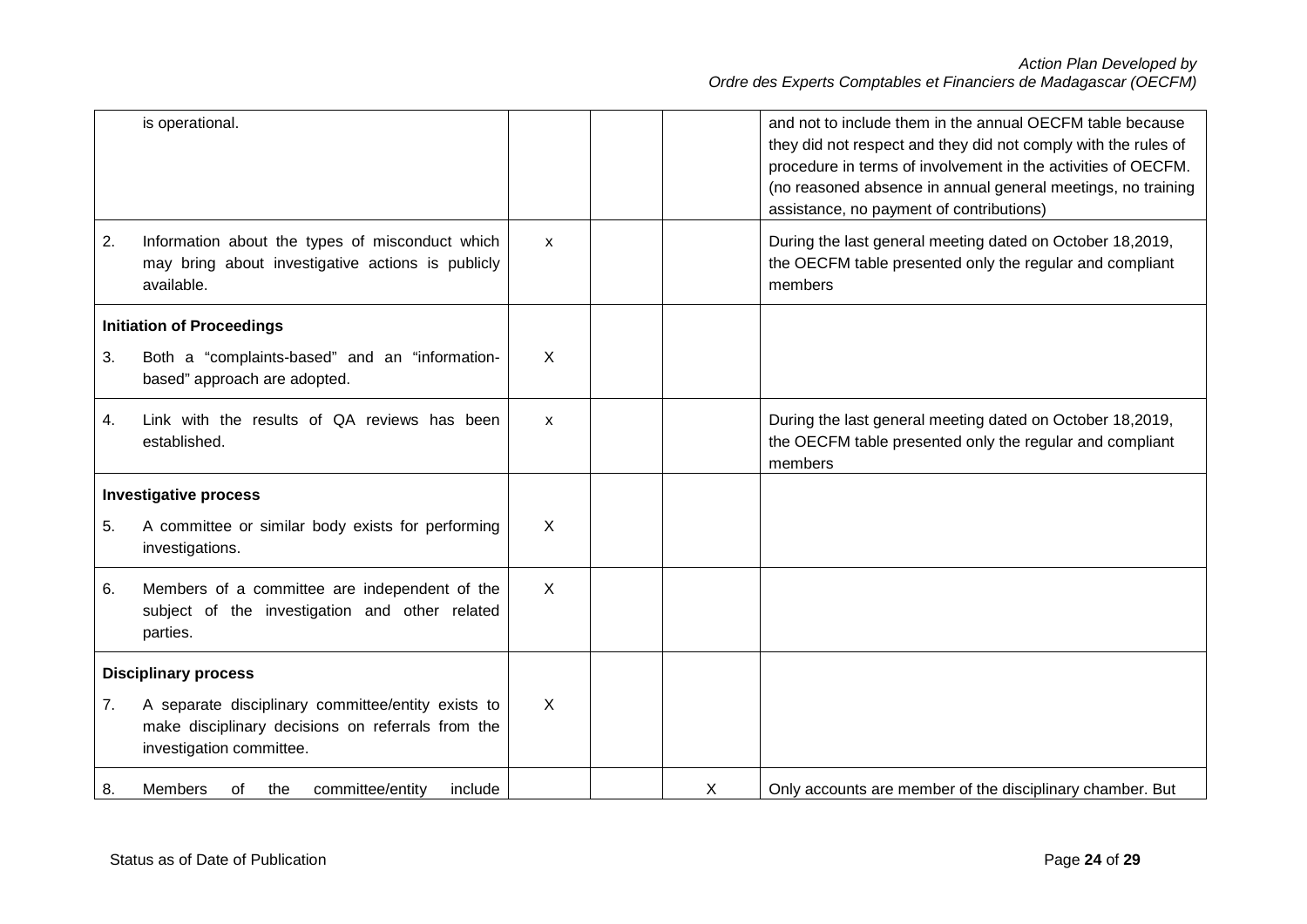|                                                                                                                                                                                                                                                                                    | professional<br>accountants<br>well<br>as<br>as<br>non-<br>accountants.                                               |          |   | the Government commissioner must attend the sessions of<br>the disciplinary chamber.                                                                                                                                                                                                                                                                                                                                                                                                                                               |
|------------------------------------------------------------------------------------------------------------------------------------------------------------------------------------------------------------------------------------------------------------------------------------|-----------------------------------------------------------------------------------------------------------------------|----------|---|------------------------------------------------------------------------------------------------------------------------------------------------------------------------------------------------------------------------------------------------------------------------------------------------------------------------------------------------------------------------------------------------------------------------------------------------------------------------------------------------------------------------------------|
| 9.                                                                                                                                                                                                                                                                                 | The tribunal exhibits independence of the subject of<br>the investigation and other related parties.                  | X        |   |                                                                                                                                                                                                                                                                                                                                                                                                                                                                                                                                    |
| <b>Sanctions</b><br>The disciplinary system allows imposing an<br>10.<br>extensive range of penalties. It is particularly<br>important to include (a) loss of professional<br>designation; (b) restriction and removal of practicing<br>rights; and (c) exclusion from membership. |                                                                                                                       | $\times$ |   | The referral procedures were presented by the Tax & legal<br>Committee (commission juridique et fiscal) and already<br>validated by the Council in 2018/2019.<br>The Council decided to suspend some firms and members<br>and not to include them in the annual OECFM table because<br>they did not respect and they did not comply with the rules of<br>procedure in terms of involvement in the activities of OECFM.<br>(no reasoned absence in annual general meetings, no training<br>assistance, no payment of contributions) |
|                                                                                                                                                                                                                                                                                    | Rights of representation and appeal                                                                                   |          |   |                                                                                                                                                                                                                                                                                                                                                                                                                                                                                                                                    |
| 11.                                                                                                                                                                                                                                                                                | A third appeals body exists which is separate from<br>both the disciplinary committee and investigative<br>committee. | X        |   |                                                                                                                                                                                                                                                                                                                                                                                                                                                                                                                                    |
|                                                                                                                                                                                                                                                                                    | <b>Administrative Processes</b>                                                                                       |          | X | Being addressed by the revisions to be passed in 2019                                                                                                                                                                                                                                                                                                                                                                                                                                                                              |
| 12.                                                                                                                                                                                                                                                                                | Timeframe targets for disposal of all cases are set.                                                                  |          |   |                                                                                                                                                                                                                                                                                                                                                                                                                                                                                                                                    |
| 13.                                                                                                                                                                                                                                                                                | Tracking mechanisms to monitor progress in<br>investigation and discipline and related procedures<br>are established. |          | X |                                                                                                                                                                                                                                                                                                                                                                                                                                                                                                                                    |
| 14.                                                                                                                                                                                                                                                                                | investigations<br>disciplinary<br>Records<br>of<br>and<br>processes are established.                                  | X        |   |                                                                                                                                                                                                                                                                                                                                                                                                                                                                                                                                    |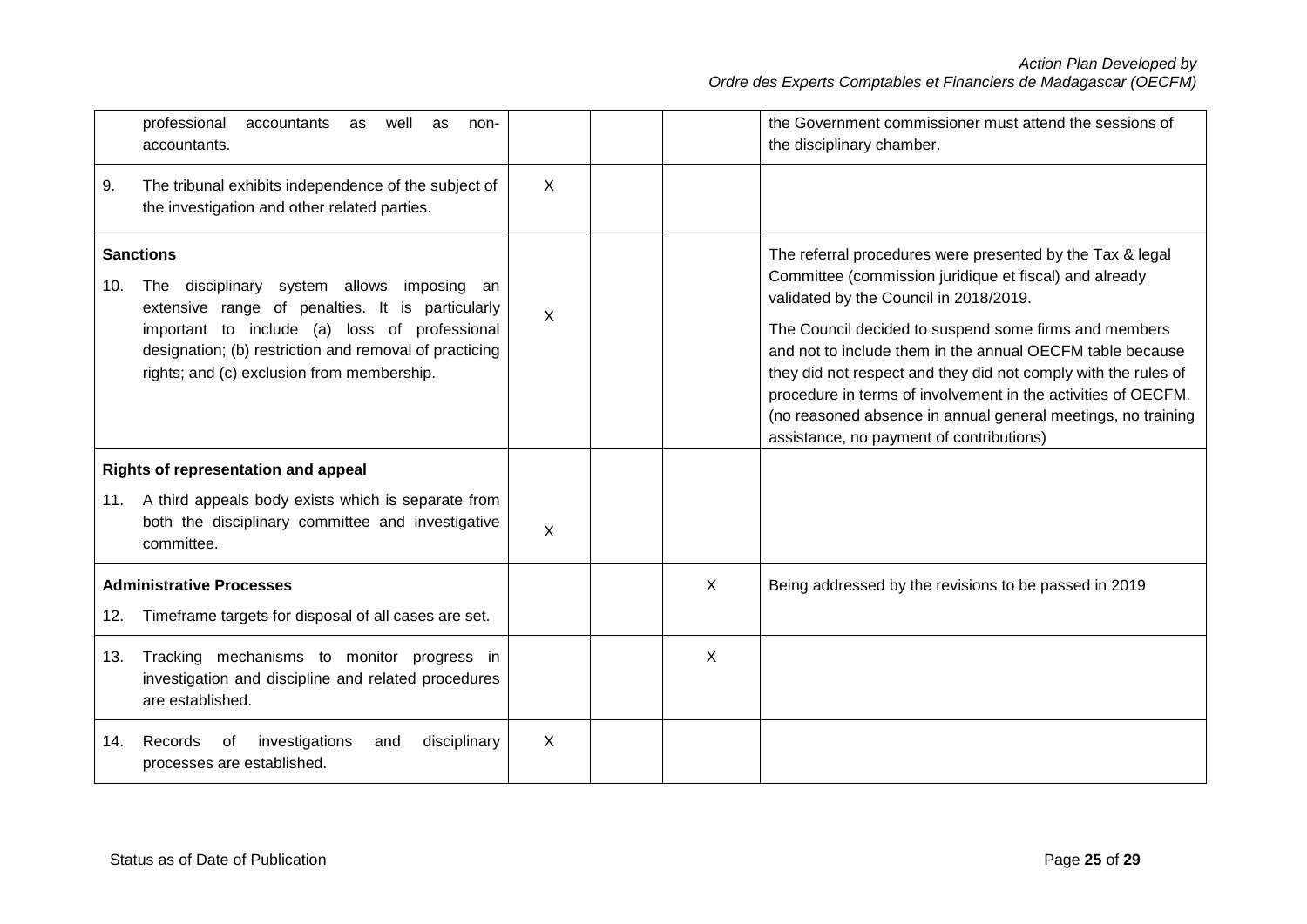| <b>Public Interest Considerations</b><br>Activities are supported to ensure that the public is<br>15.<br>aware that an investigative and disciplinary system<br>exists in the jurisdiction. |                                                                                                       | X            |   |                                                                                                         |
|---------------------------------------------------------------------------------------------------------------------------------------------------------------------------------------------|-------------------------------------------------------------------------------------------------------|--------------|---|---------------------------------------------------------------------------------------------------------|
| 16.                                                                                                                                                                                         | A process for the independent review of complaints<br>on which there was no follow-up is established. | X            |   |                                                                                                         |
| 17.                                                                                                                                                                                         | The results of the investigative and disciplinary<br>proceedings are made available to the public.    |              | X | For further consideration - presently OECFM circulates<br>results only within the institute             |
| <b>Liaison with Outside Bodies</b><br>There is an appropriate process for liaison with<br>18.<br>outside bodies on possible involvement in serious<br>crimes and offences.                  |                                                                                                       | $\mathsf{x}$ |   |                                                                                                         |
| Regular review of implementation and effectiveness<br>Regular review of implementation and effectiveness<br>19.<br>of the system are performed, and corrective actions<br>are implemented.  |                                                                                                       | X            |   | OECFM has undertaken a recent review and is making<br>changes to its bylaws to formalize I&D procedures |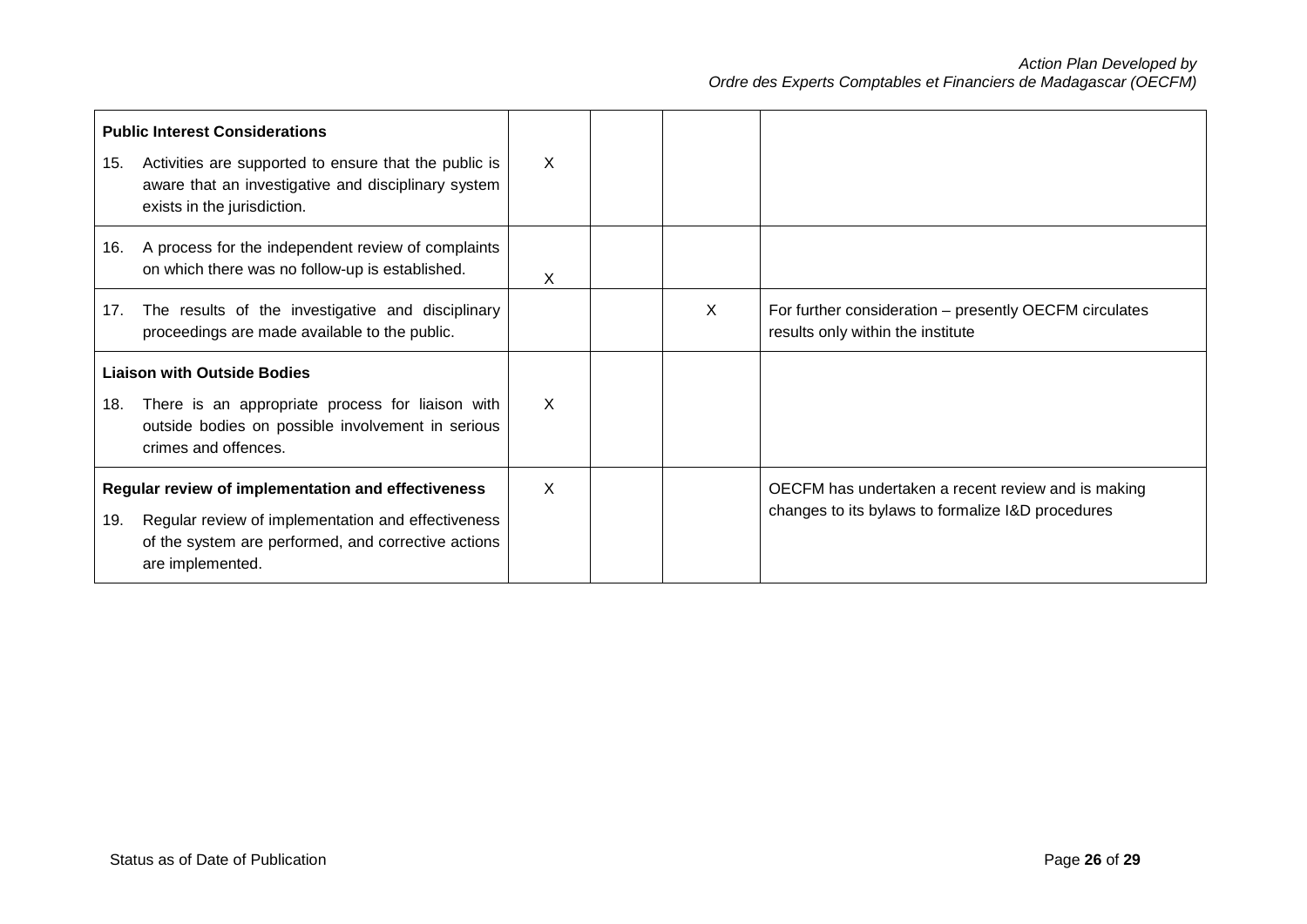**Action Plan Subject:** SMO 7 –International Financial Reporting Standards<br>**Action Plan Objective:** Use best endeavors to continue assisting CSC with the

**Action Plan Objective:** Use best endeavors to continue assisting CSC with the implementation of IFRS and promoting ongoing convergence with IFRS

|  | #<br>- 77 | <b>Start Date</b> | Actions | <b>Completion</b><br><b>Date</b> | <b>Responsibility</b> | <b>Resource</b> |
|--|-----------|-------------------|---------|----------------------------------|-----------------------|-----------------|
|--|-----------|-------------------|---------|----------------------------------|-----------------------|-----------------|

## *Background*

The Conseil Supérieur de la Comptabilitié (CSC), which is based within the Ministry of Finance and Budget, is responsible for setting corporate accounting standards. Companies are required to prepare financial statements in accordance with the National Accounting Plan, Plan Comptable General (PCG) 2005, which is based on the 2004 version of IFRS. Banks and other financial institutions are required to apply the Plan Comptable des éstablissements de crédit (PCEC), while insurance companies must use Insurance Accounting Plan (PCAss) which are also based on the 2004 IFRS.

Historically, the OECFM has provided training to members on the local standards given that there are penalties for non-compliance. However, in May 2018, the International Monetary Fund (IMF) requested that the financial statements of the Central Bank conform to the most recent version of the IFRS. The OECFM has been tasked with undertaking a study in collaboration with the CSC to determine the feasibility of adopting the most recent IFRS and—due to resource constraints—is seeking support for training on the most recent IFRS to support members that will be preparing financial statements for the Central Bank agencies. The institute will also share available resources that are translated into French on the IFRS.

|    | Promoting On-going Convergence of Accounting Standards with IFRS and IFRS SME |                                                                                                                                                                                                                                                                                                                                                                                                                             |            |                                                    |                          |  |  |  |
|----|-------------------------------------------------------------------------------|-----------------------------------------------------------------------------------------------------------------------------------------------------------------------------------------------------------------------------------------------------------------------------------------------------------------------------------------------------------------------------------------------------------------------------|------------|----------------------------------------------------|--------------------------|--|--|--|
| 64 | 28/07/09                                                                      | Create a working group "SMO 7 - Promoting the continuing convergence<br>with IAS / IFRS" composed of local experts                                                                                                                                                                                                                                                                                                          | Completed  | <b>OECFM</b><br><b>Technical Vice</b><br>President | Volunteer<br>members     |  |  |  |
| 65 | 01/08/15                                                                      | Contribute to the creation within the Ministry of a system which control<br>application of existing accounting standards                                                                                                                                                                                                                                                                                                    | 31/07/2017 | <b>OECFM</b><br>Président                          | SMO 7 - Working<br>Group |  |  |  |
| 66 | Continuina                                                                    | Provide technical assistance to CSC in its efforts towards convergence<br>with IFRSs standards, IFRS - SME, IFRS Taxonomy (XBRL)<br>The OECFM's commission related to « accounting standrads » assists the<br>CSC by discussion to Financial reporting. 5 members of OECFM are<br>always called by CSC. The implementations of new laws in banking and<br>Insurances were performed by 2 members of OECFM, CSC and approved | Continuing | Secrétaire<br>Exécutif                             | SMO 7 - Working<br>Group |  |  |  |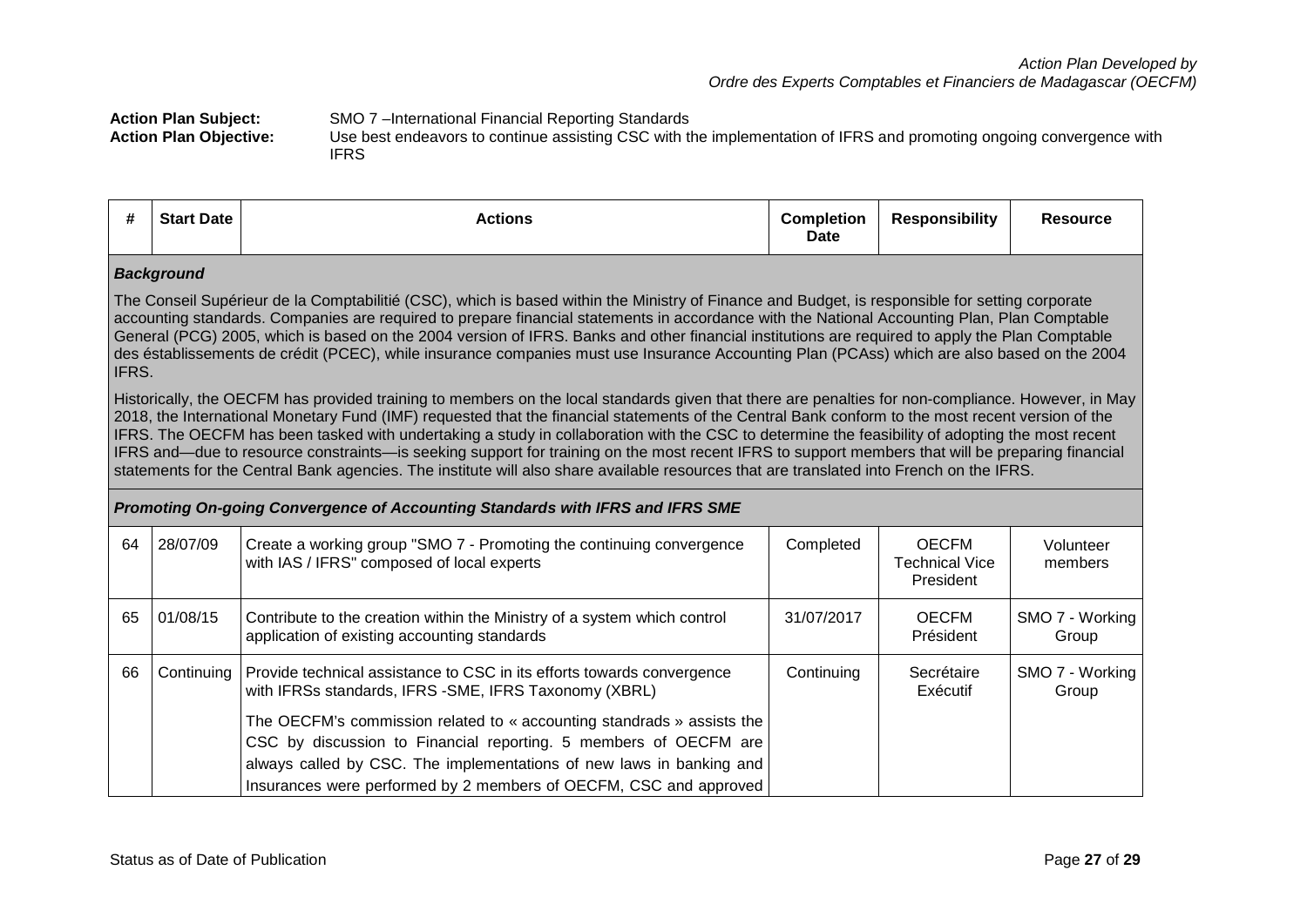| #  | <b>Start Date</b> | <b>Actions</b>                                                                                                                                                                                                                                                                                                                       | <b>Completion</b><br><b>Date</b> | <b>Responsibility</b>     | <b>Resource</b>          |
|----|-------------------|--------------------------------------------------------------------------------------------------------------------------------------------------------------------------------------------------------------------------------------------------------------------------------------------------------------------------------------|----------------------------------|---------------------------|--------------------------|
|    |                   | by the Financial Bank commission (CSBF).                                                                                                                                                                                                                                                                                             |                                  |                           |                          |
| 67 | 08/01/14          | Contribute in the creation and implementation of the CSC "Cellule de<br>veille" (Monitoring Unit) as well as the reorganization of the CSC                                                                                                                                                                                           | 31/07/17                         | <b>OECFM</b><br>Président | SMO 7 - Working<br>Group |
| 68 | 09/01/13          | Communicate to members the IFRS French version through<br>here https://www.ifrs.org/issued-standards/ifrs-translations/#french<br>Encourage members to subscribe to the IFRS-F website. A free<br>subscription is available on the IFRS-F website for downloading certain<br>documents including the French version of the IFRS-SME. | Continuing                       | Secrétaire<br>Exécutif    | SMO 7 - Working<br>Group |
| 69 | 01/08/15          | Ensure the participation of OECFM / CSC representatives in the meetings<br>and seminars organized by the IASB and in the public dissemination of<br>reports and records relating to these seminars                                                                                                                                   | Continuing                       | Secrétaire<br>Exécutif    | SMO 7 - Working<br>Group |
| 70 | 01/08/12          | Monitor the implementation within the CSC of a system which monitor the<br>risk on not achieving the goal of applicability of IFRS and IFRS-SME,<br>brought by CGAs                                                                                                                                                                  | Continuing                       | Secrétaire<br>Exécutif    |                          |
| 71 | 01/08/15          | Promote strengthening relation between CSC, IFAC and other international<br>agencies working in the field of accounting and audit                                                                                                                                                                                                    | Continuing                       | Secrétaire<br>Exécutif    |                          |
| 72 | 01/08/15          | Contribute to the reform actions of the Register of Commerce and<br>Companies to improve the structure and system of receiving, detecting<br>failure of declaration, archiving and easy availability of financial information                                                                                                        | Continuing                       | Secrétaire<br>Exécutif    | SMO 7 - Working<br>Group |
| 73 | 01/01/15          | Contribution in training and informing of preparers and users of financial<br>information about the General Accounting Plan and / or IFRS and IFRS<br><b>SME</b>                                                                                                                                                                     | Continuing                       | Secrétaire<br>Exécutif    | SMO 7 - Working<br>Group |
|    |                   | OECFM is looking for funds within FMFP (Project financed by AFD<br>as donors) to finance the IFRS training. The French institution<br>(CSOEC and DDPI) accepted to provide Technical trainer.                                                                                                                                        |                                  |                           |                          |